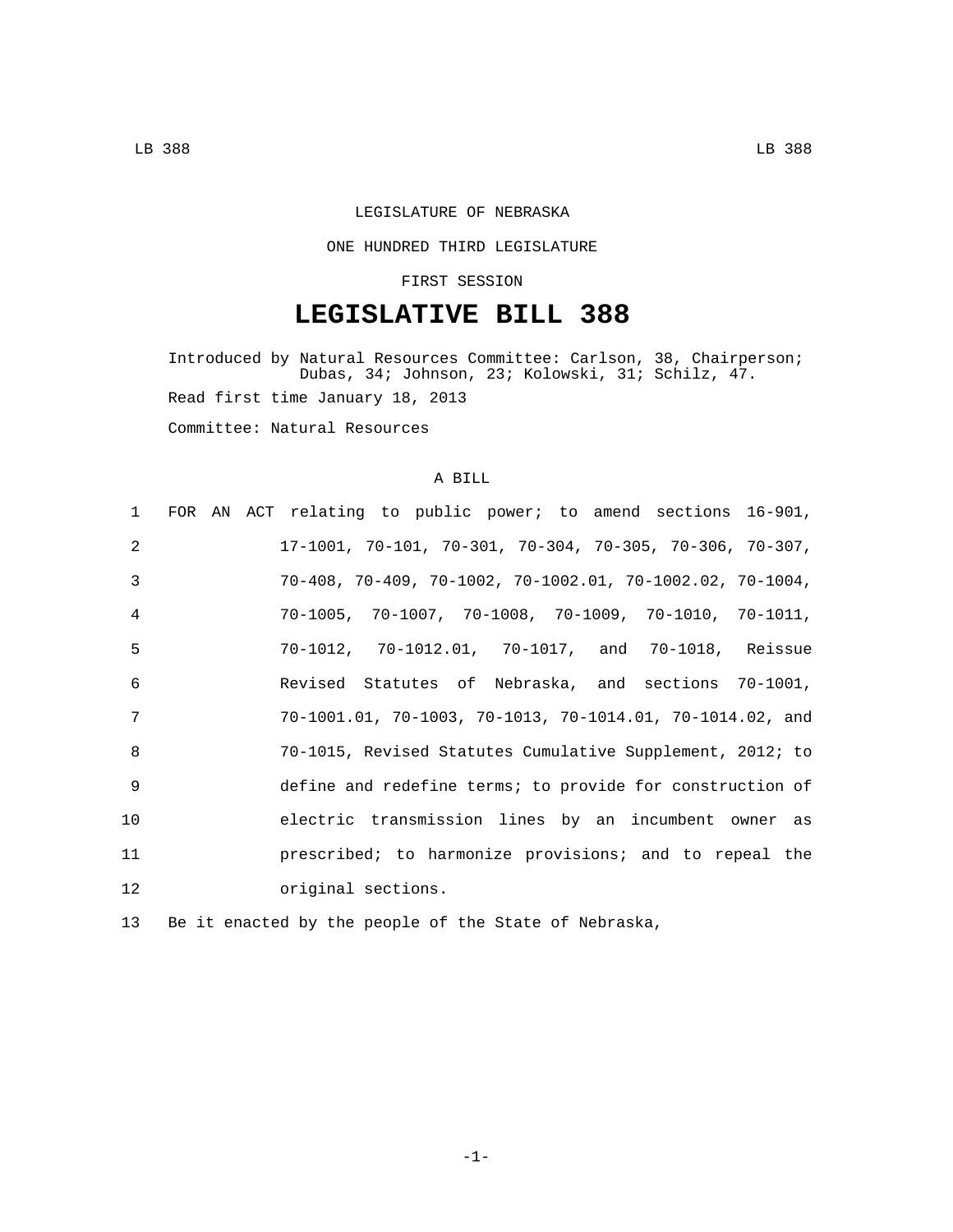Section 1. Section 16-901, Reissue Revised Statutes of 2 Nebraska, is amended to read:

 16-901 Except as provided in section 13-327, any city of the first class may apply by ordinance any existing or future zoning regulations, property use regulations, building ordinances, electrical ordinances, plumbing ordinances, and ordinances authorized by section 16-240 to the unincorporated area two miles beyond and adjacent to its corporate boundaries with the same force and effect as if such outlying area were within the corporate limits of such city, except that no such ordinance shall be extended or applied so as to prohibit, prevent, or interfere with the conduct of existing farming, livestock operations, businesses, or industry. For purposes of sections 70-1001 to 70-1020 and section 31 of this act, the zoning area of a city of the first class shall be one mile beyond and adjacent to the corporate area. The fact that such unincorporated area is located in a different county or counties than some or all portions of the municipality shall not be construed as affecting the 18 powers of the city to apply such ordinances.

 Sec. 2. Section 17-1001, Reissue Revised Statutes of 20 Nebraska, is amended to read:

 17-1001 Except as provided in section 13-327, any city of the second class or village may apply by ordinance any existing or future zoning ordinances, property use regulation ordinances, building ordinances, electrical ordinances, and plumbing ordinances, to an area within one mile of the corporate limits of such

-2-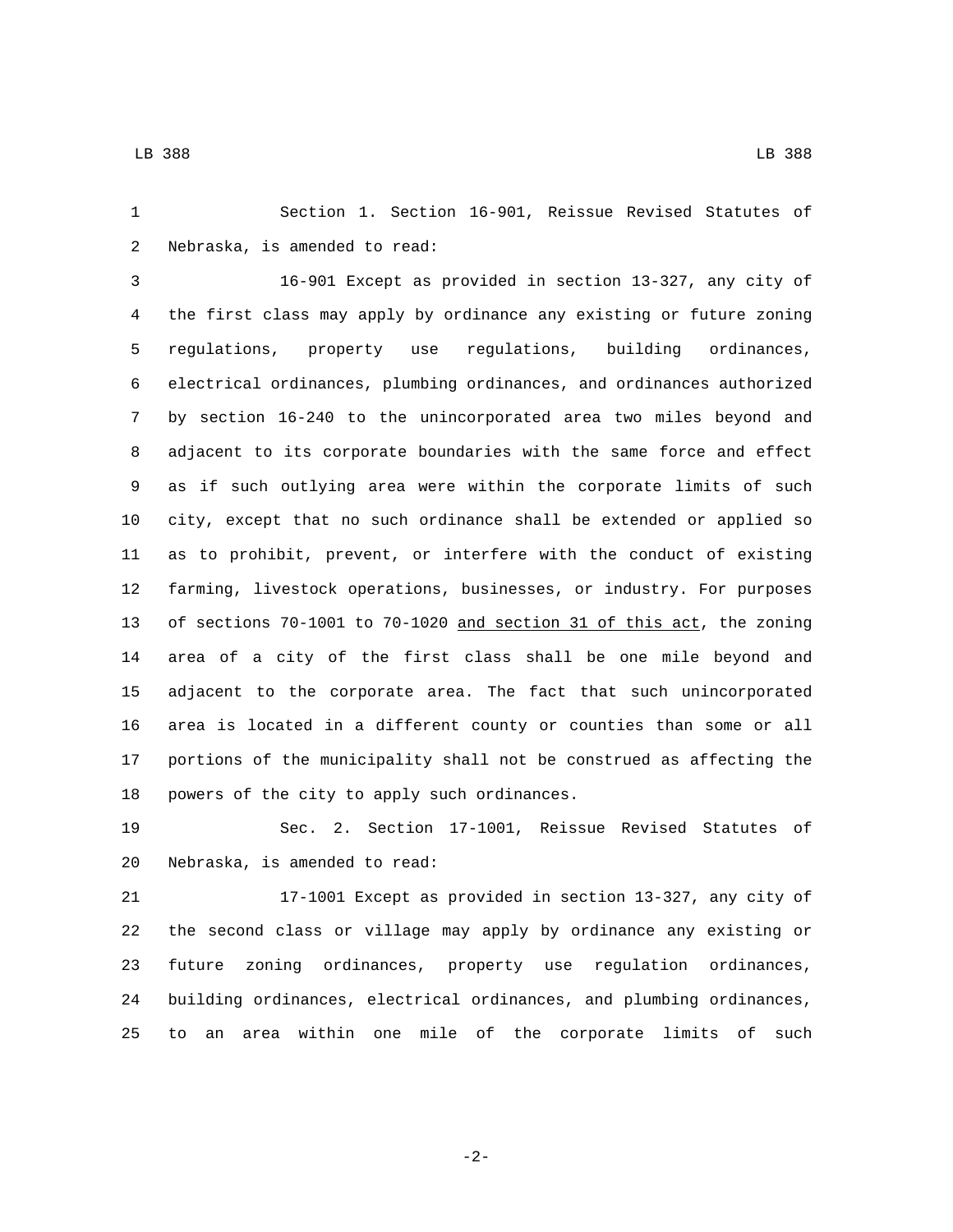municipalities, with the same force and effect as if such area were within their corporate limits. No such ordinance shall be extended or applied so as to prohibit, prevent, or interfere with the conduct of existing farming, livestock operations, businesses, or industry. For purposes of sections 70-1001 to 70-1020 and section 31 of this act, the zoning area of a city of the second class or village shall be one-half mile from the corporate limits of such municipalities. The fact that the zoning area or part thereof is located in a different county or counties than some or all portions of the municipality shall not be construed as affecting the necessity of obtaining the approval of the city council or board of trustees of such municipality or its agent designated pursuant to section 19-916.

13 Sec. 3. For purposes of Chapter 70, electric supplier has 14 the definition found in section 70-1001.01.

 Sec. 4. Section 70-101, Reissue Revised Statutes of 16 Nebraska, is amended to read:

 70-101 Notwithstanding any other provision of law 18 regarding confidentiality of records, every district or corporation 19 organized under Chapter 70 electric supplier shall, upon request, furnish to any county attorney, any authorized attorney as defined in section 42-347, or the Department of Health and Human Services a utility service subscriber's name, social security number, and mailing and residence addresses only for the purposes of establishing and collecting child, spousal, and medical support and of conducting reviews under sections 43-512.12 to 43-512.18. Such information shall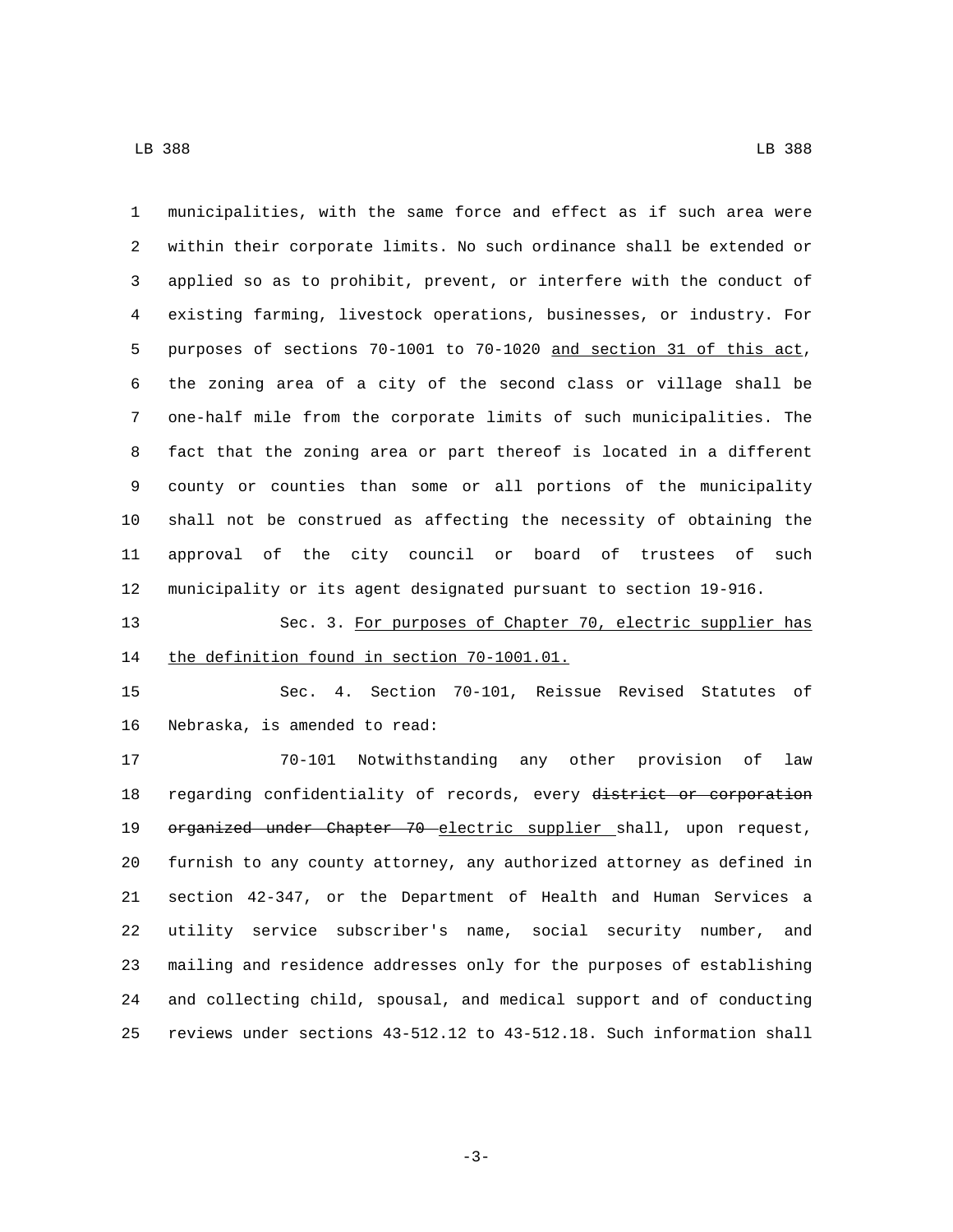be used for no other purpose. An action may be filed in district court to enforce this section. For purposes of this section, utility service shall mean electrical, gas, water, telephone, garbage 4 disposal, or waste disposal service.

 Sec. 5. Section 70-301, Reissue Revised Statutes of 6 Nebraska, is amended to read:

 70-301 Any public power district, corporation, or 8 municipality electric supplier that engages in the generation or transmission, or both, of electric energy for sale to the public for 10 light and power purposes<sub>7</sub> or is authorized to engage in the production, storage, or distribution of hydrogen for use in fuel 12 processes<sub>7</sub> or the production or distribution, or both, of ethanol for use as fuel may acquire right-of-way over and upon lands, except railroad right-of-way and depot grounds, for the construction of pole lines or underground lines necessary for the conduct of such business and for the placing of all poles and constructions for the necessary adjuncts thereto, in the same manner as railroad corporations may acquire right-of-way for the construction of railroads. Such 19 district, corporation, or municipality electric supplier shall give public notice of the proposed location of such pole lines or underground lines with a voltage capacity of thirty-four thousand five hundred volts or more which involves the acquisition of rights or interests in more than ten separately owned tracts by causing to be published a map showing the proposed line route in a legal newspaper of general circulation within the county where such line is

-4-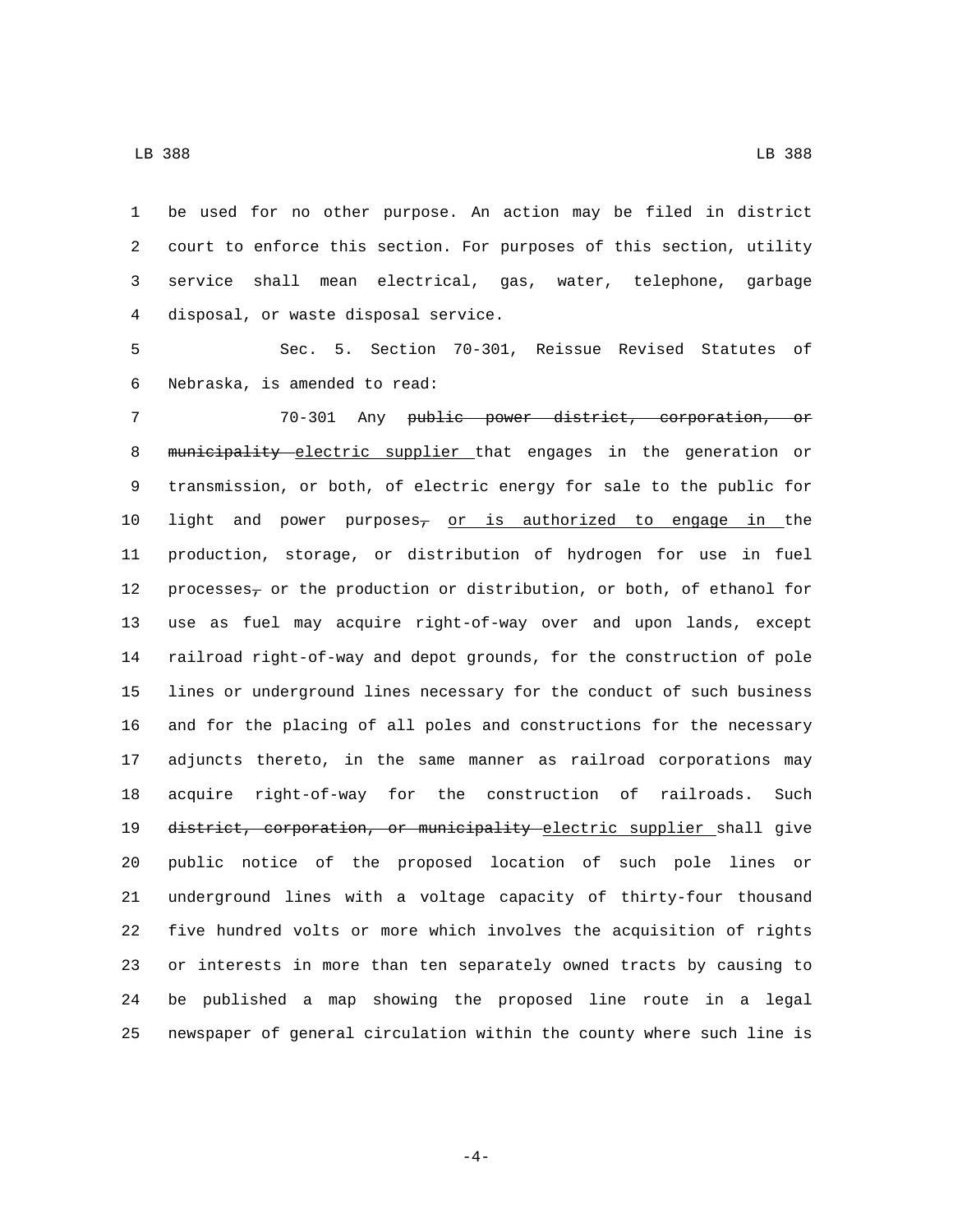to be constructed at least thirty days before negotiating with any person, firm, or corporation to acquire easements or property for such purposes and shall consider all objections which may be filed to such location. After securing approval from the Public Service Commission and having complied with sections 70-305 to 70-309 and 86-701 to 86-707, such public power districts, corporations, and 7 municipalities electric supplier shall have the right to condemn a right-of-way over and across railroad right-of-way and depot grounds for the purpose of crossing the same. The procedure to condemn property shall be exercised in the manner set forth in sections 11 76-704 to 76-724.

 Sec. 6. Section 70-304, Reissue Revised Statutes of 13 Nebraska, is amended to read:

 70-304 Any such public power district, corporation or 15 municipality electric supplier acquiring any easement or right-of-way hereunder pursuant to section 70-301 shall be liable to the owner of the land affected for any damage to growing crops not included in the 18 original settlement or award.

 Sec. 7. Section 70-305, Reissue Revised Statutes of 20 Nebraska, is amended to read:

 70-305 Any person electric supplier engaged in the generating or transmitting of electric current for sale, use, or purchase in the state for power or other purposes is granted the right-of-way for all necessary poles and wires along, within, and 25 across any of the public highways of this state. Such person electric

-5-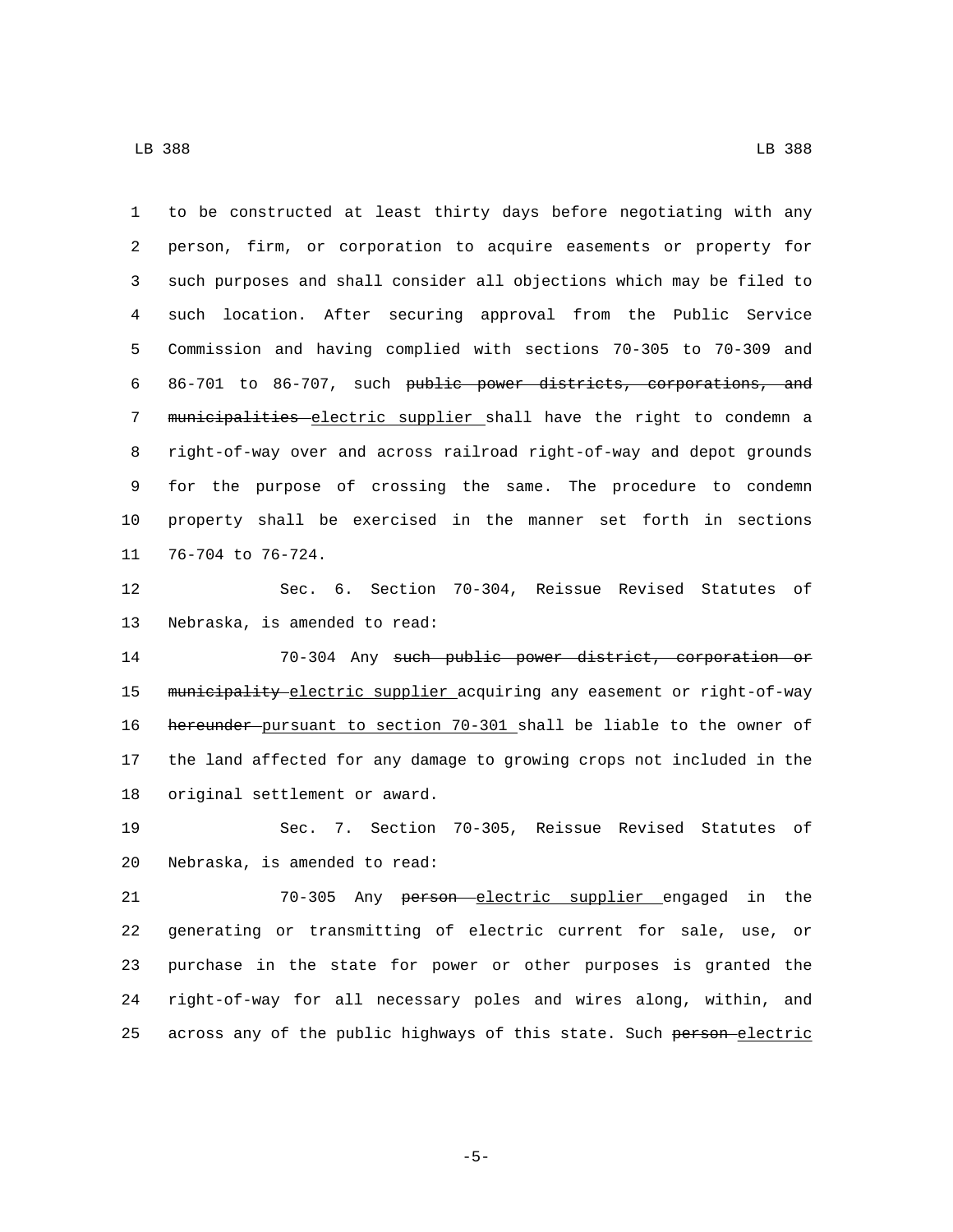supplier is liable for all damages to private property by reason of the use of the public highways for such purpose. Such damages shall be ascertained and determined in the manner set forth in sections 4 76-704 to 76-724.

 Sec. 8. Section 70-306, Reissue Revised Statutes of 6 Nebraska, is amended to read:

 70-306 (1) Any electric wire shall be placed at least eighteen feet above all road crossings. Any electric poles and wires shall be so placed as not to interfere with the public use of such highways, and if practicable, the poles shall be set upon the line of 11 such highways.

12 (2) If any person electric supplier engaged in distributing, generating, or transmitting electric current for power or other purposes by means of wires seeks to construct an electric wire over and across any railroad tracks, telegraph wires, or rights- of-way of any railroad company in this state and the electric wire intersects and crosses streets, highways, alleys, and other public 18 thoroughfares, or elsewhere, such person electric supplier and railroad company shall first endeavor to agree by a contract as to the manner and kind of crossing to be constructed. The contract shall at a minimum meet the requirements of sections 75-706 and 75-707 as to terms and conditions of such construction or placement and shall include the compensation, if any, to be awarded as damages. If no 24 contract is reached, the person-electric supplier may proceed to have the same ascertained and determined in the manner set forth in

-6-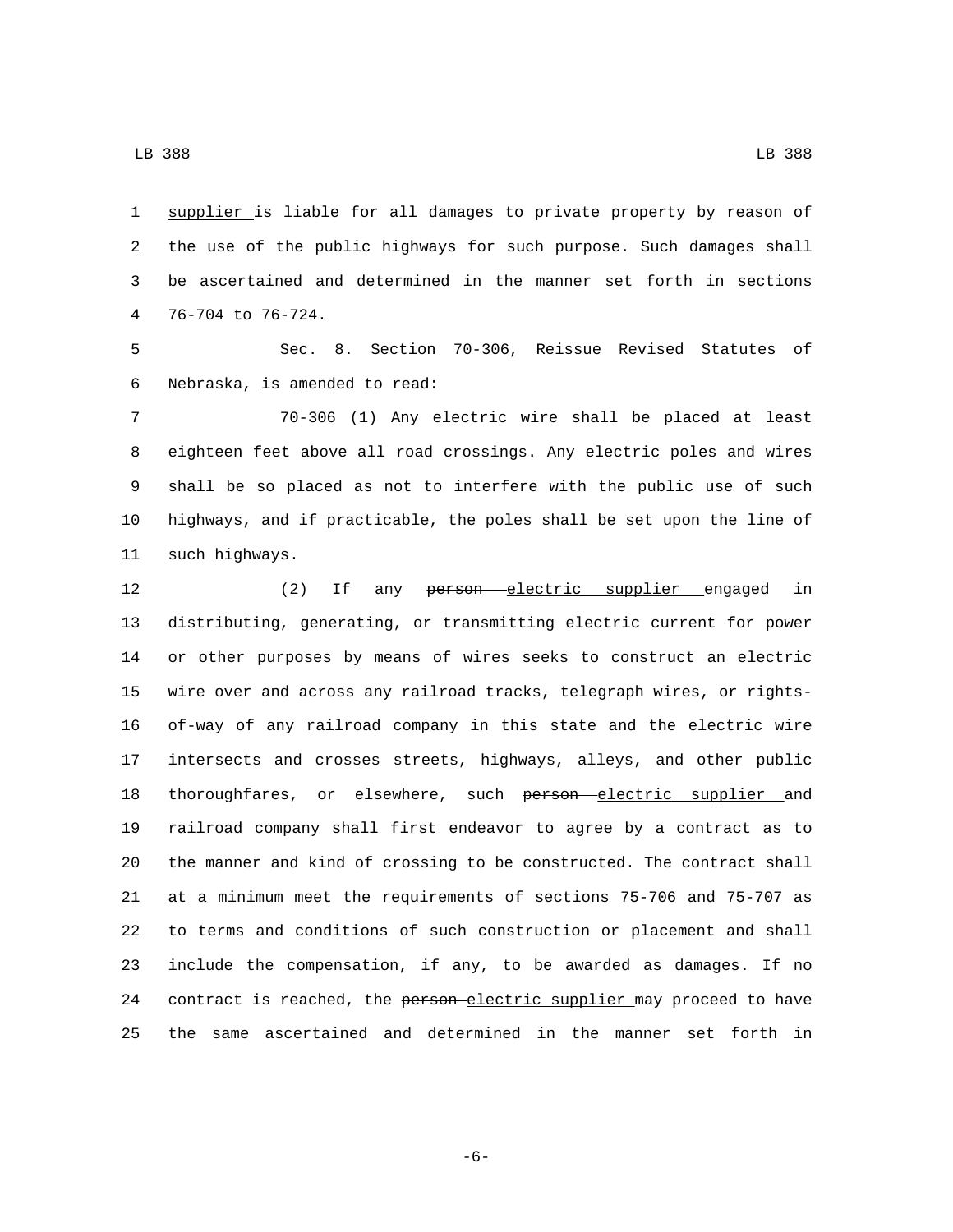1 sections 76-704 to 76-724.

 Sec. 9. Section 70-307, Reissue Revised Statutes of 3 Nebraska, is amended to read:

 70-307 If any person electric supplier engaged in distributing, generating, or transmitting electric current for power or other purposes by means of wires constructs or places electric wires over the railroad tracks, telegraph wires, or rights-of-way of any railroad company in violation of section 70-305, section 75-708 9 shall apply.

 Sec. 10. Section 70-408, Reissue Revised Statutes of 11 Nebraska, is amended to read:

 70-408 All charges, made for electrical energy for 13 residential, commercial, and farm purposes by any person, firm, 14 corporation, or municipal corporation electric supplier engaged in the sale of electrical energy in cities of the first class having a population of more than five thousand and less than twenty-five thousand inhabitants, cities of the second class, villages, and 18 unincorporated areas in Nebraska<sub> $\tau$ </sub> shall be based on the amount of such energy actually furnished by the kilowatt-hour meter, together with such demand as may be registered or indicated by a demand meter, 21 or as may be contracted for, to such purchaser. Such person, firm, corporation, or municipal corporation electric supplier may provide for either a penalty on or a discount from the amount of any bill to promote prompt payment thereof under uniform rules and regulations governing such penalty or discount. A reasonable minimum charge may

-7-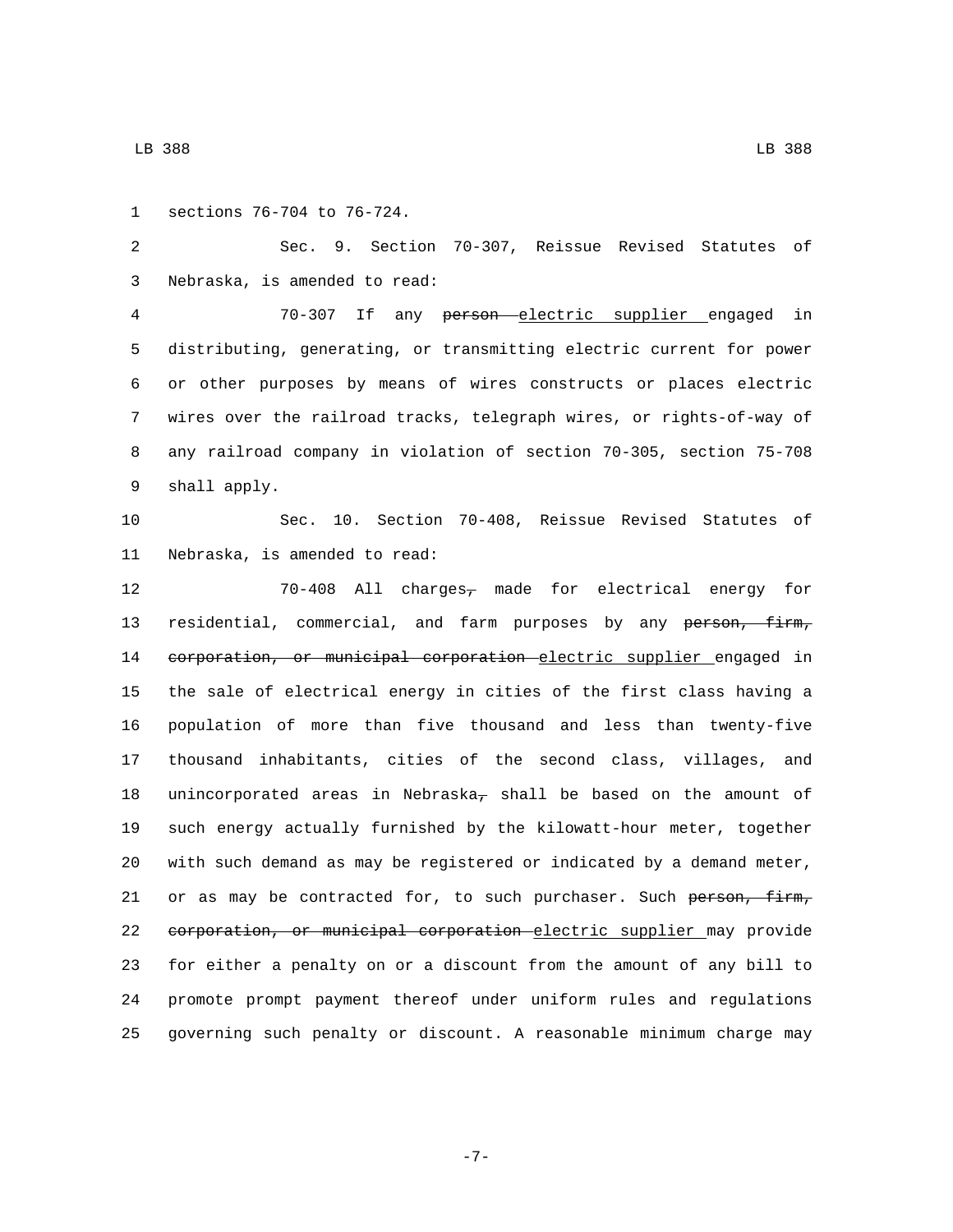| $\mathbf{1}$ | be collected from purchasers of electrical energy by any such person,    |
|--------------|--------------------------------------------------------------------------|
| 2            | firm, corporation, or municipal corporation, electric supplier, even     |
| 3            | though the charge for the amount of electrical energy actually           |
| 4            | furnished by the kilowatt-hour to such purchaser or user does not        |
| 5            | equal such minimum charge for the designated period of service,          |
| 6            | except that $\div$ Provided, the provisions of sections 70-407 to 70-409 |
| 7            | shall not be construed to affect any contract or franchise in            |
| 8            | existence at the time of the passage and approval of this section.       |
| 9            | Sec. 11. Section 70-409, Reissue Revised Statutes of                     |
| 10           | Nebraska, is amended to read:                                            |
| 11           | 70-409 Any person, firm or corporation, their electric                   |
| 12           | supplier or its employees, agents, or servants who violate or            |
| 13           | servants, who shall violate any of the provisions of sections 70-407     |
| 14           | and 70-408 shall be-is guilty of a Class V misdemeanor.                  |
| 15           | Sec. 12. Section 70-1001, Revised Statutes Cumulative                    |
| 16           | Supplement, 2012, is amended to read:                                    |
| 17           | 70-1001 In order to provide the citizens of the state                    |
| 18           | with adequate electric service at as low overall cost as possible,       |
| 19           | consistent with sound business practices, it is the policy of this       |
| 20           | state to avoid and eliminate conflict and competition between public     |
| 21           | power districts, public power and irrigation districts, individual       |
| 22           | municipalities, registered groups of municipalities, electric            |
| 23           | membership associations, and cooperatives electric suppliers in          |
| 24           | furnishing electric energy to retail and wholesale customers, to         |
| 25           | avoid and eliminate the duplication of facilities and resources which    |

-8-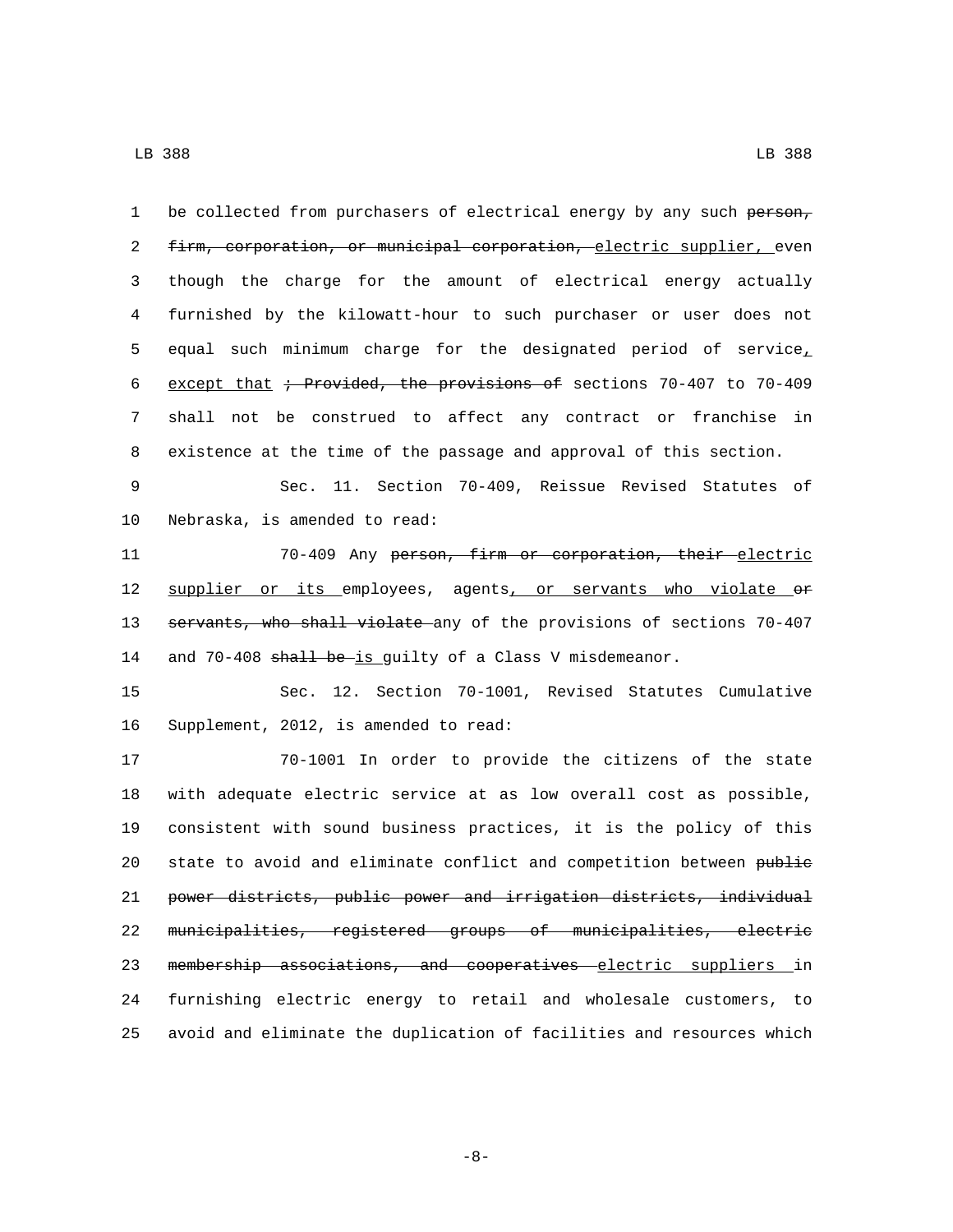result therefrom, and to facilitate the settlement of rate disputes

2 between suppliers of electricity.

 It is also the policy of the state to prepare for an evolving retail electricity market if certain conditions are met which indicate that retail competition is in the best interests of the citizens of the state. The determination on the timing and form of competitive markets is a matter properly left to the states as each state must evaluate the costs and benefits of a competitive retail market based on its own unique conditions. Consequently, there is a need for the state to monitor whether the conditions necessary for its citizens to benefit from retail competition exist.

 It is also the policy of the state to encourage and allow opportunities for private developers to develop, own, and operate renewable energy facilities intended primarily for export from the state under a statutory framework which protects the ratepayers of consumer-owned utility systems operating in the state from subsidizing the costs of such export facilities through their rates. Sec. 13. Section 70-1001.01, Revised Statutes Cumulative

19 Supplement, 2012, is amended to read:

 70-1001.01 For purposes of sections 70-1001 to 70-1027 21 and section 31 of this act, unless the context otherwise requires:

 (1) Board means the Nebraska Power Review Board; (2) Certified renewable export facility means a facility approved under section 70-1014.02 that (a) will generate electricity using solar, wind, biomass, or landfill gas, (b) will be constructed

LB 388 LB 388

-9-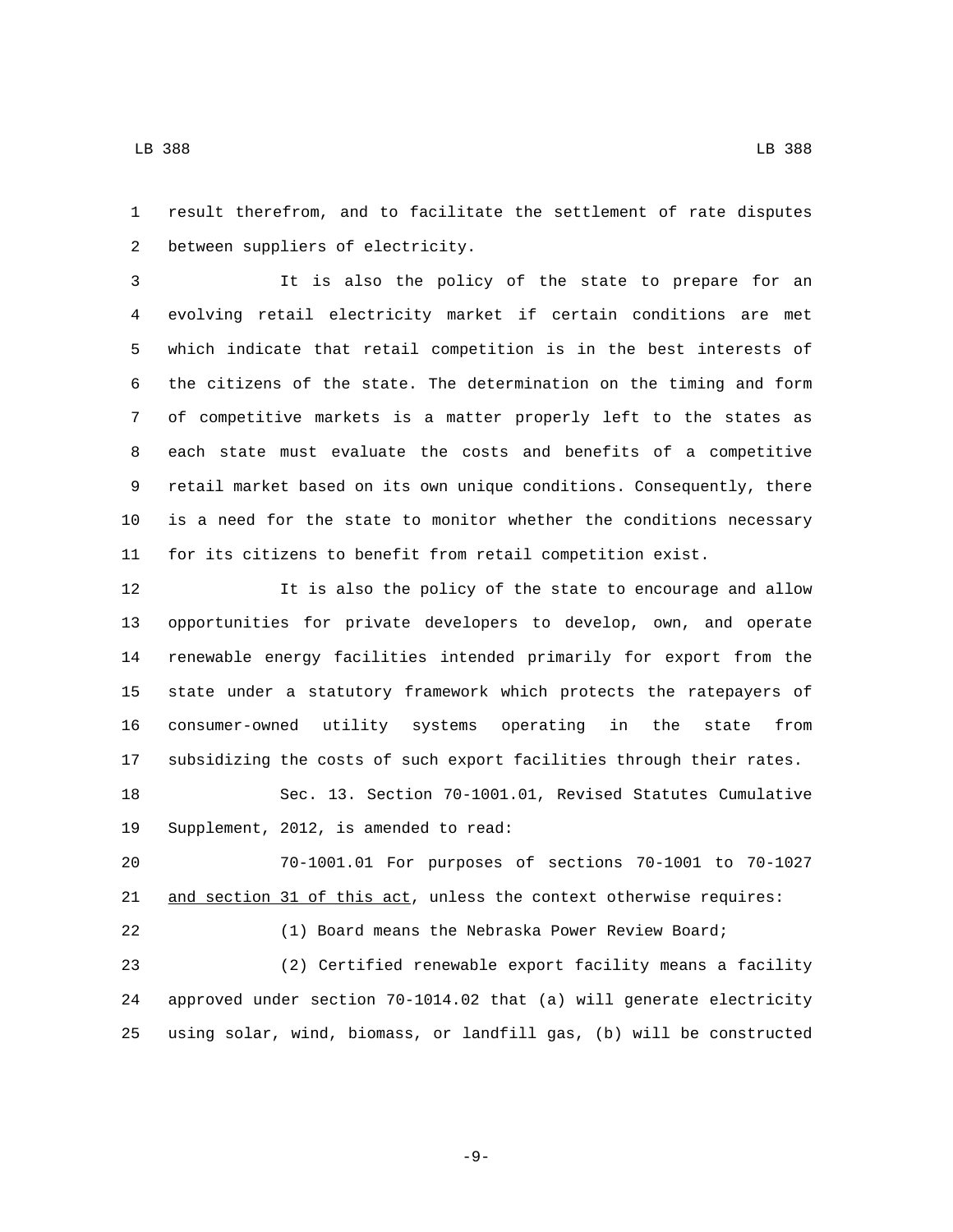1 and owned by an entity other than a municipality, a registered group of municipalities, a public power district, a public power and irrigation district, an electric cooperative, an electric membership association, an electric supplier or any other governmental entity, and (c) has a power purchase or similar agreement or agreements with an initial term of ten years or more for the sale of at least ninety percent of the output of the facility with a customer or customers located outside the State of Nebraska and maintains such an agreement or agreements for the life of the facility. Output sold pursuant to subdivision (2)(a)(iv) of section 70-1014.02 shall not be included when calculating such ninety percent. Certified renewable export facility includes all generating equipment, easements, and interconnection equipment within the facility and connecting the 14 facility to the transmission grid;

 (3) Except as expressly provided in section 70-1014.02, 16 electric suppliers or suppliers of electricity means any legal entity supplying, producing, or distributing electricity within the state 18 for sale at wholesale or retail; supplier means a public power district, a public power and irrigation district, a municipality, a registered group of municipalities, an electric membership association, or a cooperative providing electric distribution, 22 transmission, or generation services in Nebraska;

 (4) Regional transmission organization means an entity independent from those entities generating or marketing electricity at wholesale or retail, which has operational control over the

 $-10-$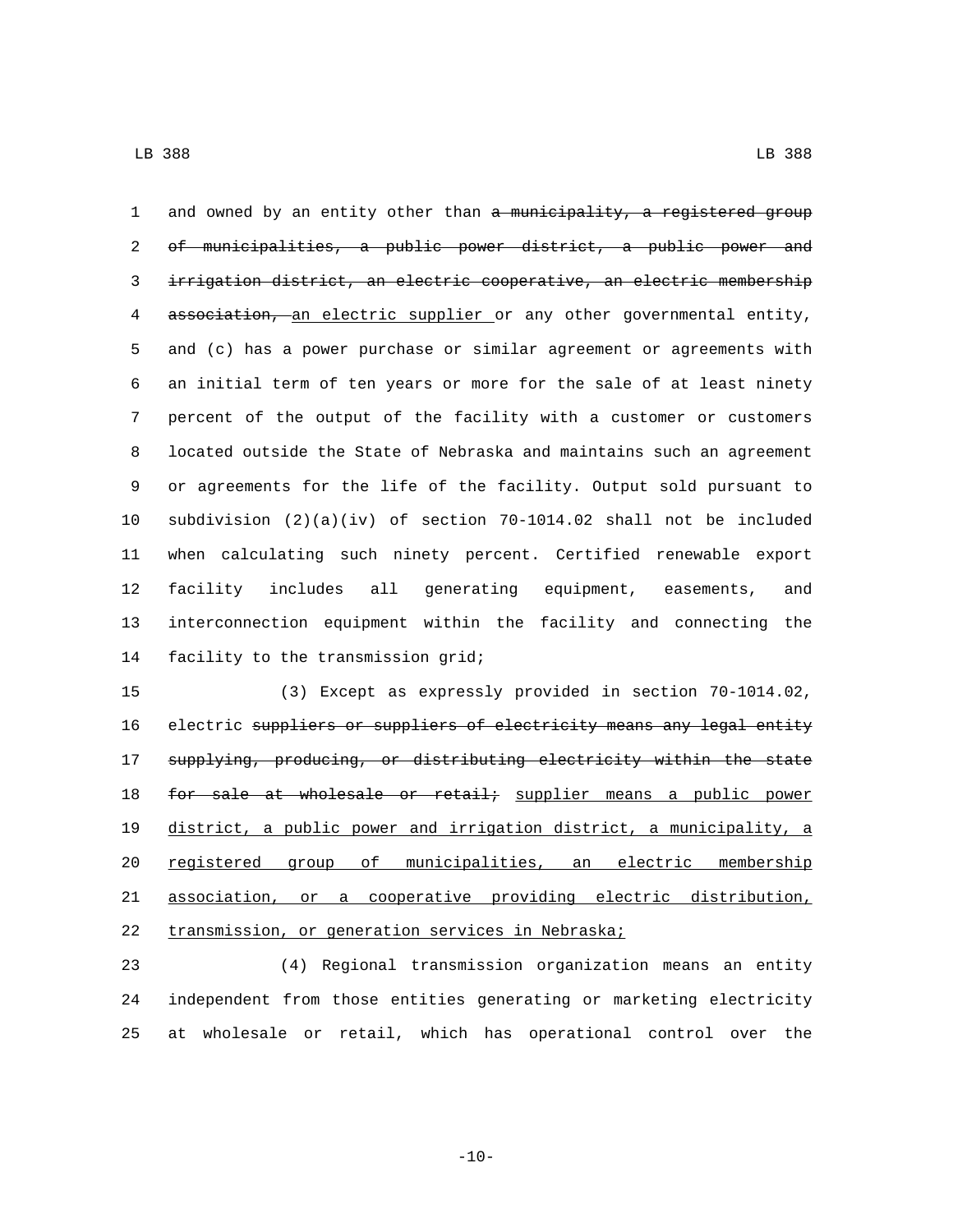electric transmission lines in a designated geographic area in order to reduce constraints in the flow of electricity and ensure that all 3 power electric suppliers have open access to transmission lines for 4 the transmission of electricity;

 (5) Representative organization means an organization designated by the board and organized for the purpose of providing joint planning and encouraging maximum cooperation and coordination among electric suppliers. Such organization shall represent electric suppliers owning a combined electric generation plant capacity of at least ninety percent of the total electric generation plant capacity 11 constructed and in operation within the state;

## 12 (6) State means the State of Nebraska;

 (7) Stranded asset means a generation or transmission facility owned by an electric supplier as defined in subsection (1) of section 70-1014.02 which cannot earn a favorable economic return due to regulatory or legislative actions or changes in the market and, at the time an application is filed with the board under such section, either exists or has been approved by the board or the governing body of an electric supplier as defined in such subsection; and

 (8) Unbundled retail rates means the separation of utility bills into the individual price components for which an electric supplier charges its retail customers, including, but not limited to, the separate charges for the generation, transmission, 25 and distribution of electricity.

-11-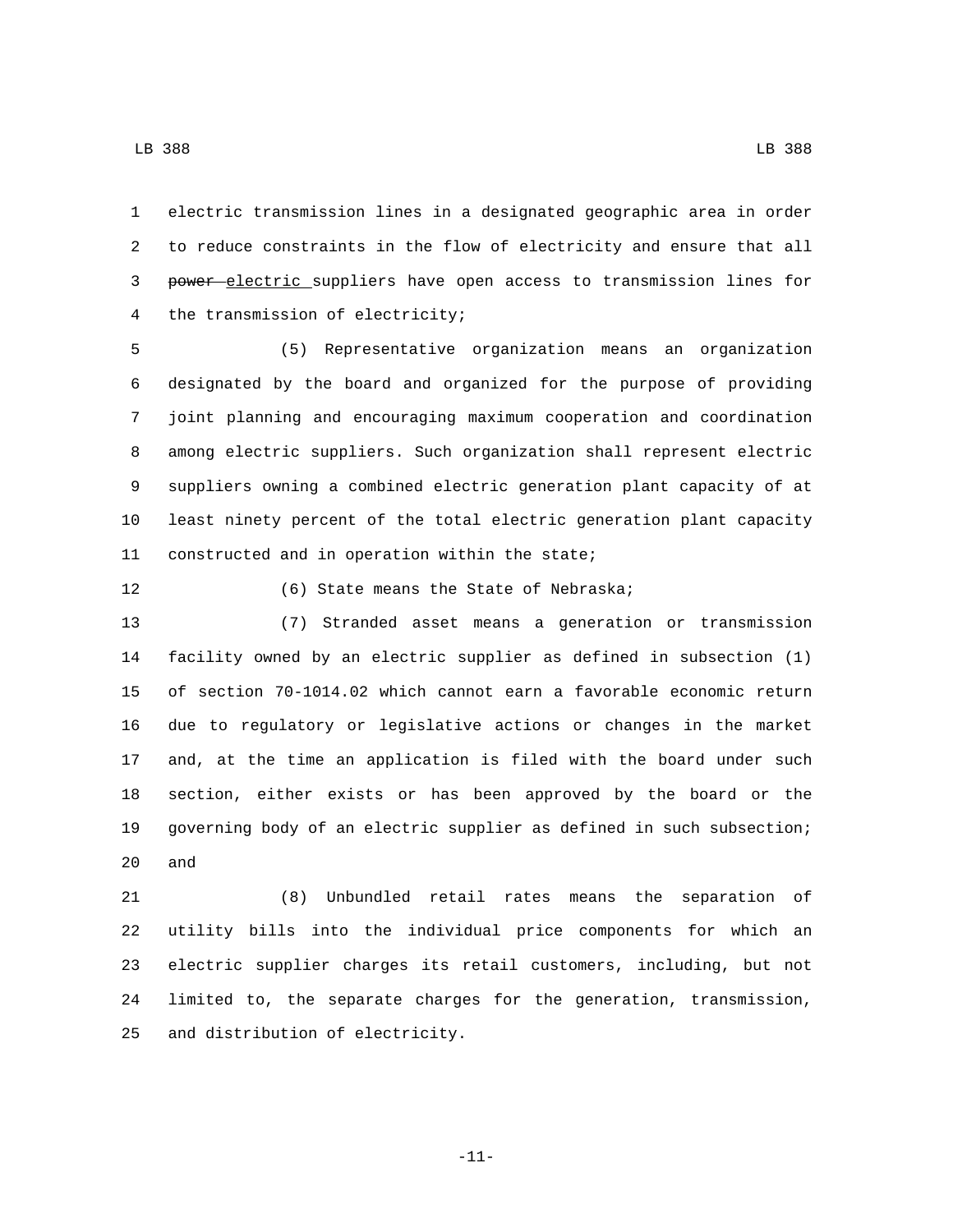| 1  | Sec. 14. No entity shall construct or acquire electric                  |
|----|-------------------------------------------------------------------------|
| 2  | generation facilities or transmission or related facilities in the      |
| 3  | State of Nebraska for serving customers at retail or wholesale unless   |
| 4  | authorized to do so under Chapter 70, article 10, except as otherwise   |
| 5  | authorized with respect to a generation unit which is a qualifying      |
| 6  | facility under the federal Public Utility Regulatory Policies Act of    |
| 7  | 1978, 16 U.S.C. 2601, as such act existed on January 1, 2013.           |
| 8  | Sec. 15. Section 70-1002, Reissue Revised Statutes of                   |
| 9  | Nebraska, is amended to read:                                           |
| 10 | 70-1002 (1) All electric suppliers of electricity,                      |
| 11 | including public power districts, public power and irrigation           |
| 12 | districts, individual municipalities, registered groups of              |
| 13 | municipalities, electric membership associations, and cooperatives,     |
| 14 | serving customers at retail in adjoining service areas shall have the   |
| 15 | authority to may enter into written agreements with each other          |
| 16 | specifying either the service area or customers each shall serve with   |
| 17 | electric energy. Before such agreements <del>shall be </del> may become |
| 18 | effective, except agreements referred to in subsection (2) of this      |
| 19 | section, they shall be submitted to and approved by the Nebraska        |
| 20 | Power Review Board created by section 70-1003. board. In the event      |
| 21 | that such electric suppliers fail to consummate such agreements,        |
| 22 | except agreements referred to in subsection (2) of this section, the    |
| 23 | matter shall be referred to the Nebraska Power Review Board created     |
| 24 | by section 70-1003. board.                                              |

(2) When two or more electric suppliers serve the same

-12-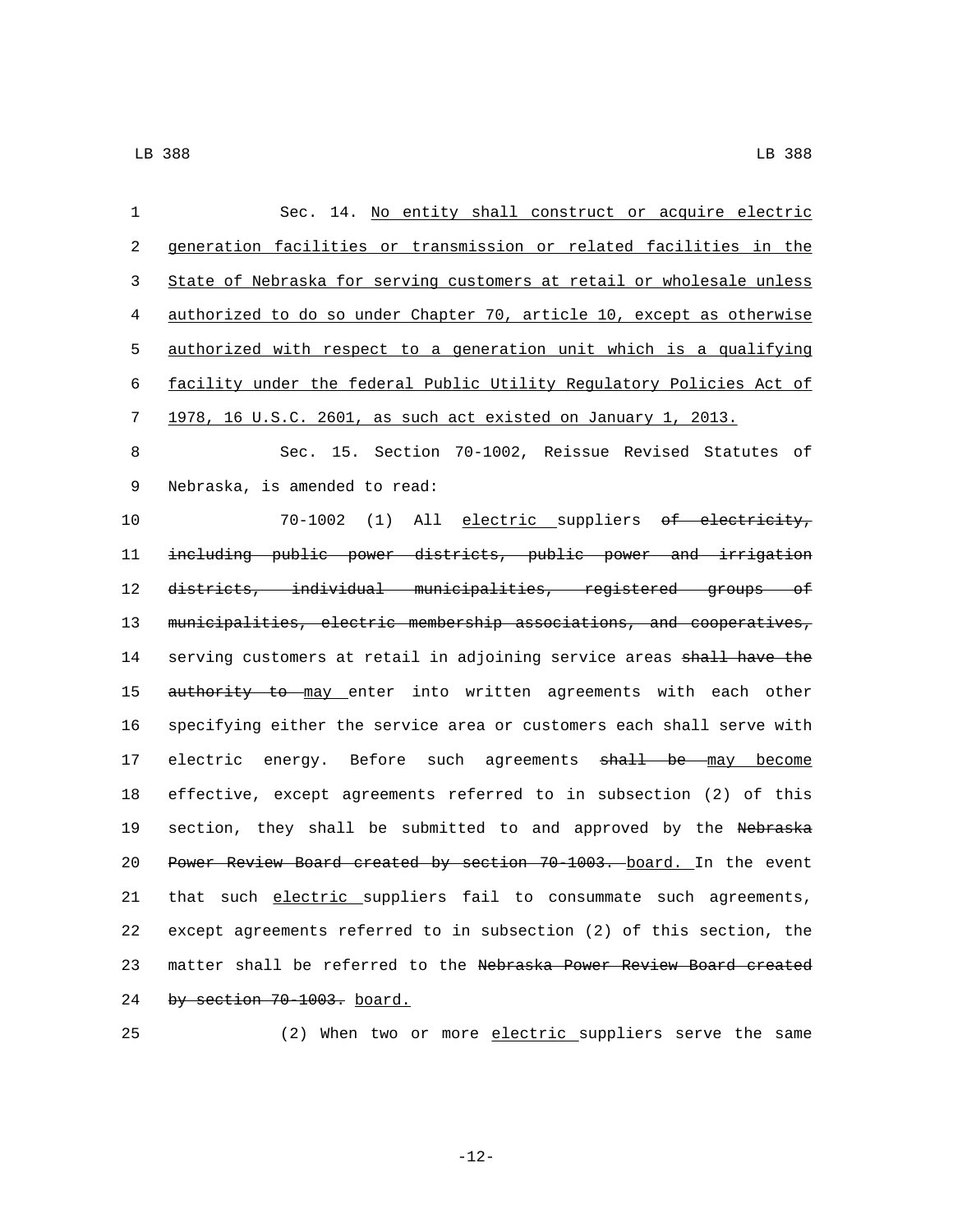1 municipality at retail, such agreements shall specify the service 2 areas within such municipality which each electric supplier is to 3 serve.

 (3) It is declared to be the purpose of this section to promote and encourage the making of such agreements. Such agreements may be amended by the parties thereto at any time, and, except agreements referred to in subsection (2) of this section, shall 8 require the approval of the Nebraska Power Review Board, board, and 9 they shall be submitted to the board for amendment before the transfer of ownership or control of the facilities serving a service 11 area.

12 Sec. 16. Section 70-1002.01, Reissue Revised Statutes of 13 Nebraska, is amended to read:

14 70-1002.01 All electric suppliers of electricity, 15 including public power districts, public power and irrigation 16 districts, individual municipalities, registered groups of 17 municipalities, electric membership associations, and cooperatives, 18 shall have authority to may enter into written agreements with each 19 other limiting the areas in which or the customers to which a party 20 to the agreement shall provide or sell electric energy at wholesale. 21 Wholesale For purposes of this section, wholesale electric energy is 22 hereby defined as means electric energy which is sold to another 23 agency for resale to the ultimate user, hereafter referred to as the 24 a retail customer. Before such agreements shall may become effective, 25 they shall be submitted to and approved by the Nebraska Power Review

-13-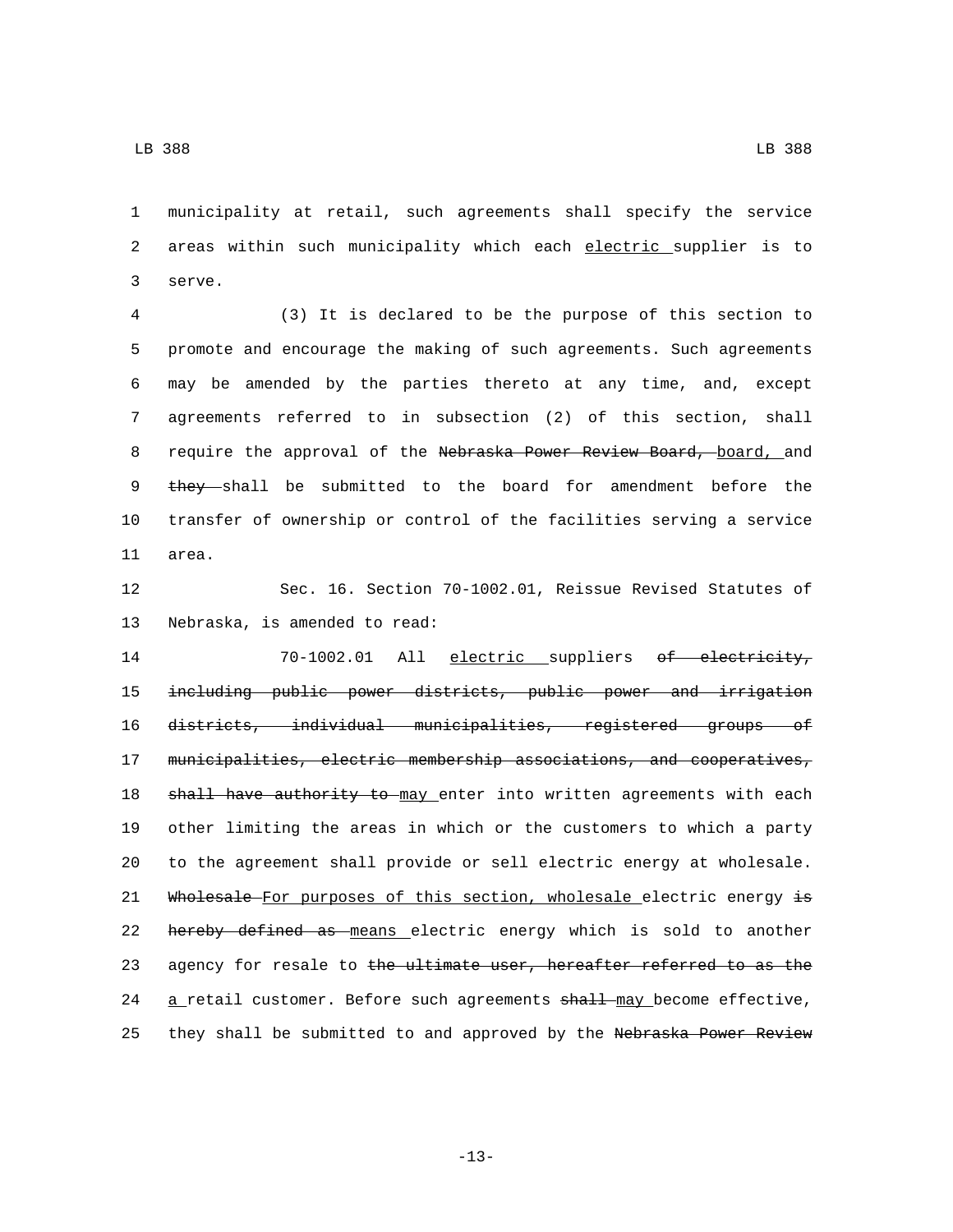1 Board created by section 70-1003. board. It is declared to be the 2 purpose of this section to promote and encourage the making of such 3 agreements. Such agreements may be amended by the parties thereto at 4 any time, and such amendments shall require with the prior approval 5 of the Nebraska Power Review Board. board. When requested to approve 6 such an agreement or amendment thereto, the Nebraska Power Review 7 Board board shall consider whether or not the proposed agreement or 8 amendment can be reasonably expected to provide a reliable wholesale 9 power supply at a reasonable cost for the area covered by the 10 agreement. It may make such investigation as it determines is 11 necessary and hold a hearing if it determines one to be desirable. At 12 the conclusion of its investigation, the Nebraska Power Review Board 13 board shall approve the agreement or amendment unless it determines 14 that it cannot be reasonably expected to provide a reliable wholesale 15 power supply at a reasonable cost for the area covered. Such 16 agreements when approved by the Nebraska Power Review Board board 17 shall not be binding upon other electric suppliers that are not 18 parties to the agreement, and the Nebraska Power Review Board board 19 shall have no authority to impose conditions that will be binding or 20 applicable to other electric suppliers that are not parties to such 21 agreements. Such agreements shall not be considered as establishing 22 service areas within the meaning of Chapter 70, article 10.

23 Sec. 17. Section 70-1002.02, Reissue Revised Statutes of 24 Nebraska, is amended to read:

25 70-1002.02 No electric supplier shall offer, provide, or

-14-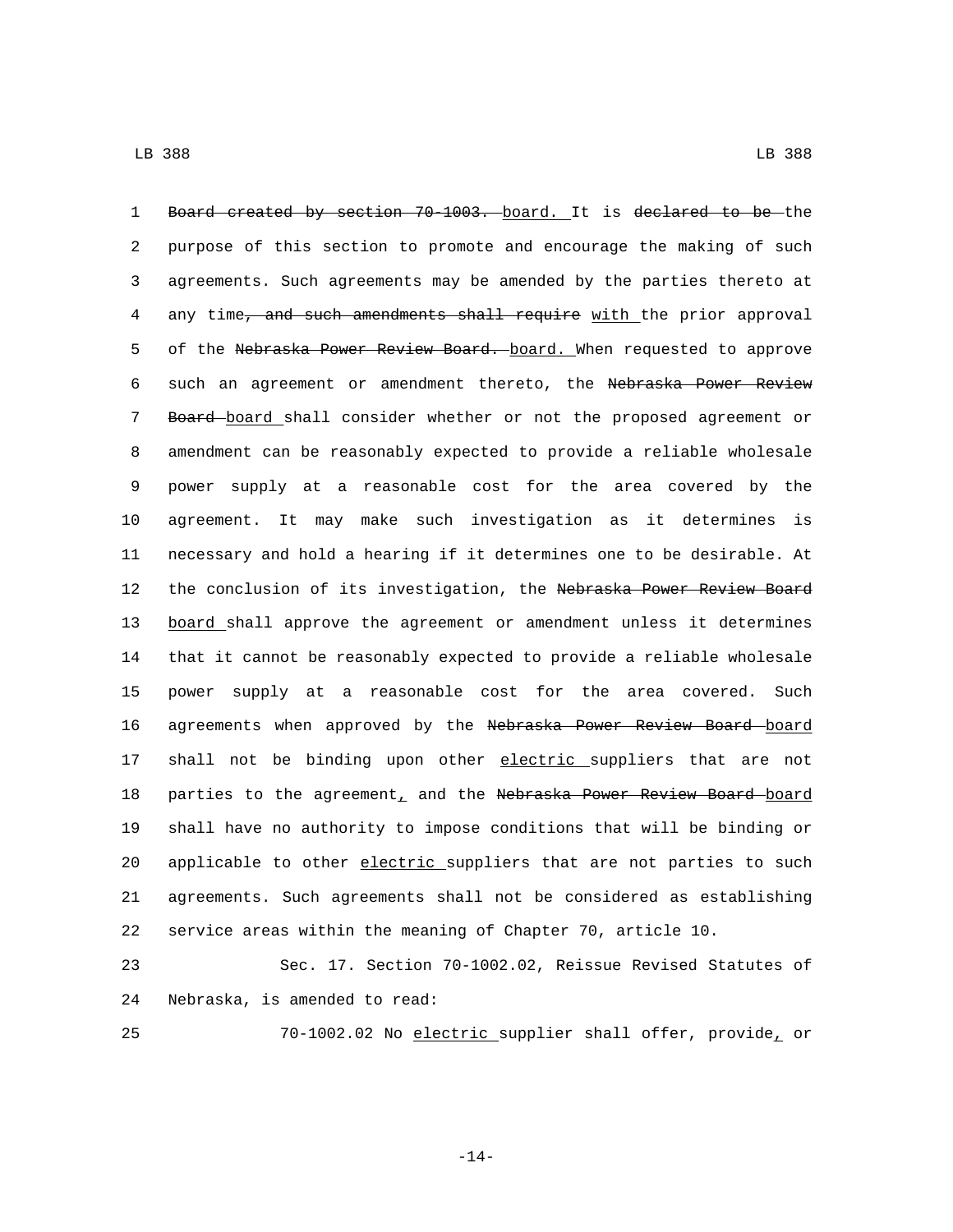sell electric energy at wholesale in areas or to customers in 2 violation of any agreement entered into and approved by the Nebraska Power Review Board board pursuant to section 70-1002.01.

 Sec. 18. Section 70-1003, Revised Statutes Cumulative 5 Supplement, 2012, is amended to read:

 70-1003 (1) There is hereby established an independent board to be known as the Nebraska Power Review Board to consist of five members, one of whom shall be an engineer, one an attorney, one an accountant, and two laypersons. No person who is or who has within four years preceding his or her appointment been either a director, officer, or employee of any electric utility or an elective state officer shall be eligible for membership on the board. Members of the board shall be appointed by the Governor subject to the approval of the Legislature. Upon expiration of the terms of the members first appointed, the successors shall be appointed for terms of four years. No member of the board shall serve more than two consecutive terms. Any vacancy on the board arising other than from the expiration of a term shall be filled by appointment for the unexpired portion of the term, and any person appointed to fill a vacancy on the board shall be eligible for reappointment for two more consecutive terms. No more than three members of the board shall be registered members of that political party represented by the Governor. Each member of the board shall receive sixty dollars per day for each day actually and necessarily engaged in the performance of his or her duties, but not to exceed six thousand dollars in any one year, and shall be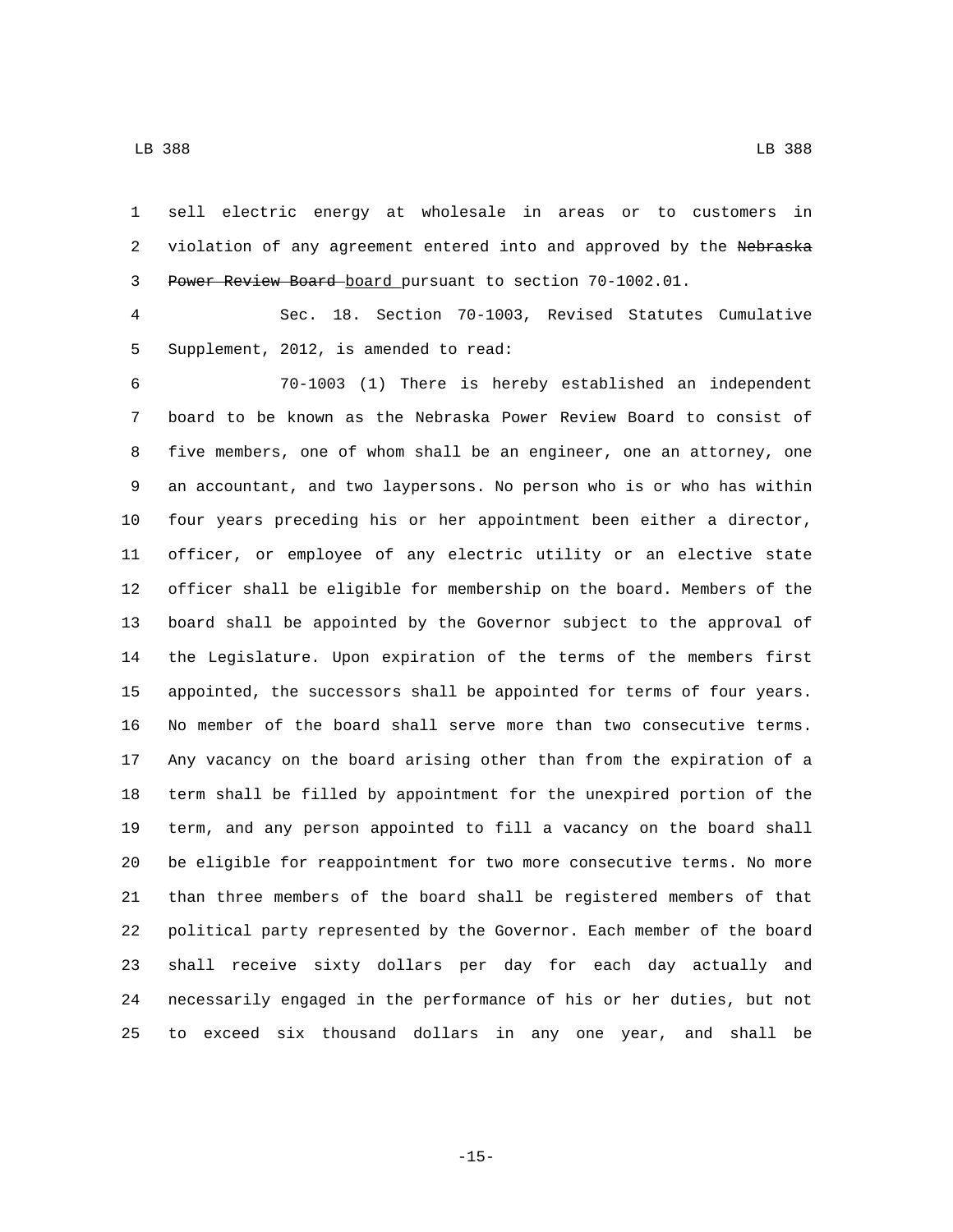LB 388 LB 388

 reimbursed for his or her actual and necessary expenses while so engaged as provided in sections 81-1174 to 81-1177. The board shall have jurisdiction as provided in Chapter 70, article 10.

 (2) The board shall meet promptly after its members have been appointed. They shall elect from their members a chairperson and a vice-chairperson. Decisions of the board shall require the approval 7 of a majority of the members of the board.

 (3) The board shall employ an executive director and may employ such other staff necessary to carry out the duties pursuant to Chapter 70, article 10. The executive director shall serve at the pleasure of the board and shall be solely responsible to the board. The executive director shall be responsible for the administrative operations of the board and shall perform such other duties as may be delegated or assigned to him or her by the board. The board may obtain the services of experts and consultants necessary to carry out the board's duties pursuant to Chapter 70, article 10.

 (4) The board shall publish and submit a biennial report with annual data to the Governor, with copies to be filed with the Clerk of the Legislature and with the State Energy Office. The report submitted to the Clerk of the Legislature shall be submitted electronically. The State Energy Office shall consider the information in the Nebraska Power Review Board's report when the State Energy Office prepares its own reports pursuant to sections 81-1606 and 81-1607. The report of the board shall include:

(a) The assessments for the fiscal year imposed pursuant

-16-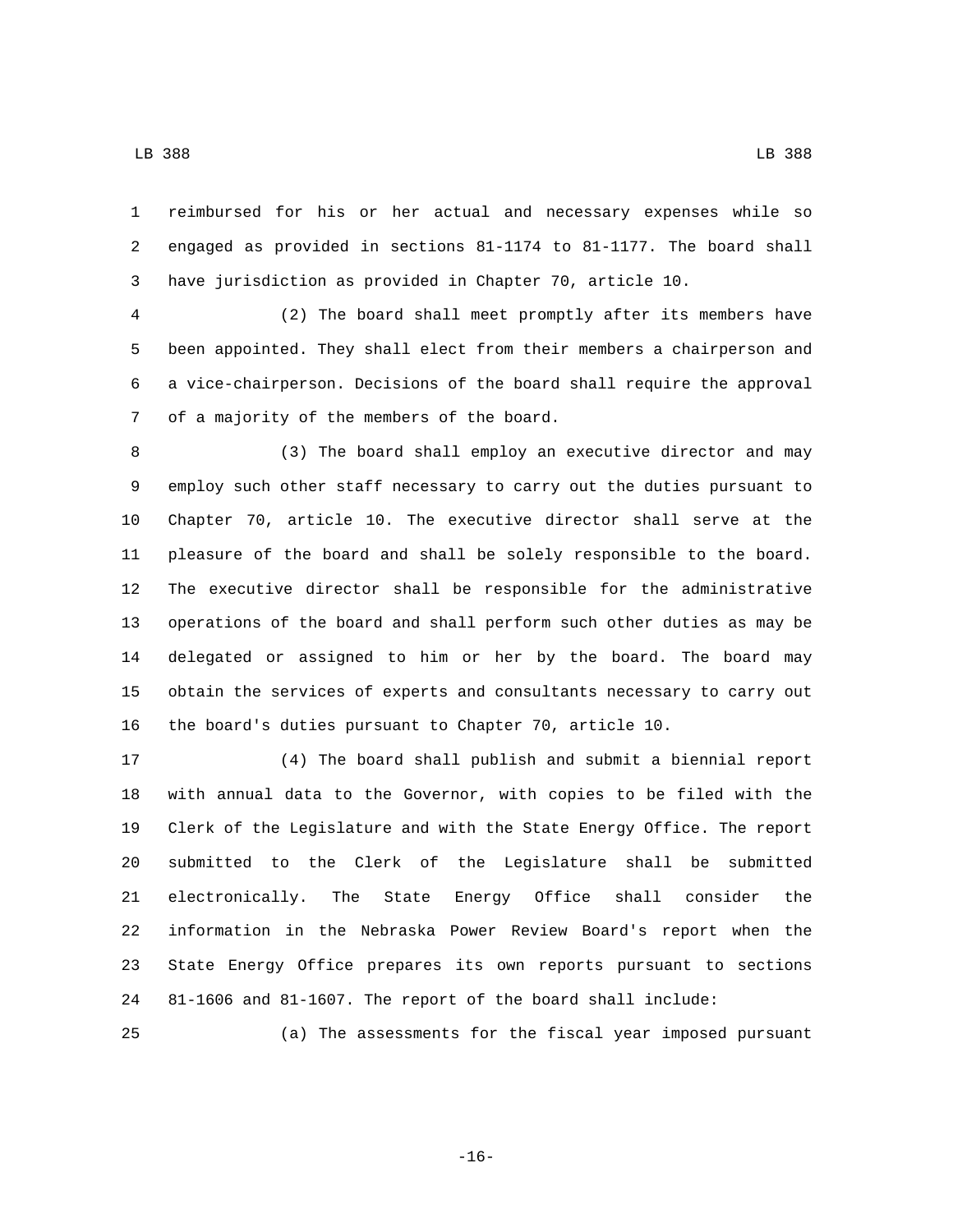1 to section  $70-1020$ ; (b) The gross income totals for each category of the 3 industry and the industry total; (c) The number of electric suppliers against whom the 5 assessment is levied, by category and in total; (d) The projected dollar costs of generation, transmission, and microwave applications, approved and denied; (e) The actual dollar costs of approved applications upon completion, and a summary of an informational hearing concerning any significant divergence between the projected and actual costs; (f) A description of Nebraska's current electric system and information on additions to and retirements from the system during the fiscal year, including microwave facilities; (g) A statistical summary of board activities and an 15 expenditure summary; 16 (h) A roster of power electric suppliers in Nebraska and 17 the assessment each paid; and (i) Appropriately detailed historical and projected electric supply and demand statistics, including information on the total generating capacity owned by Nebraska suppliers and the total peak load demand of the previous year, along with an indication of how the industry will respond to the projected situation. (5) The board may, in its discretion, hold public hearings concerning the conditions that may indicate that retail competition in the electric industry would benefit Nebraska's

-17-

LB 388 LB 388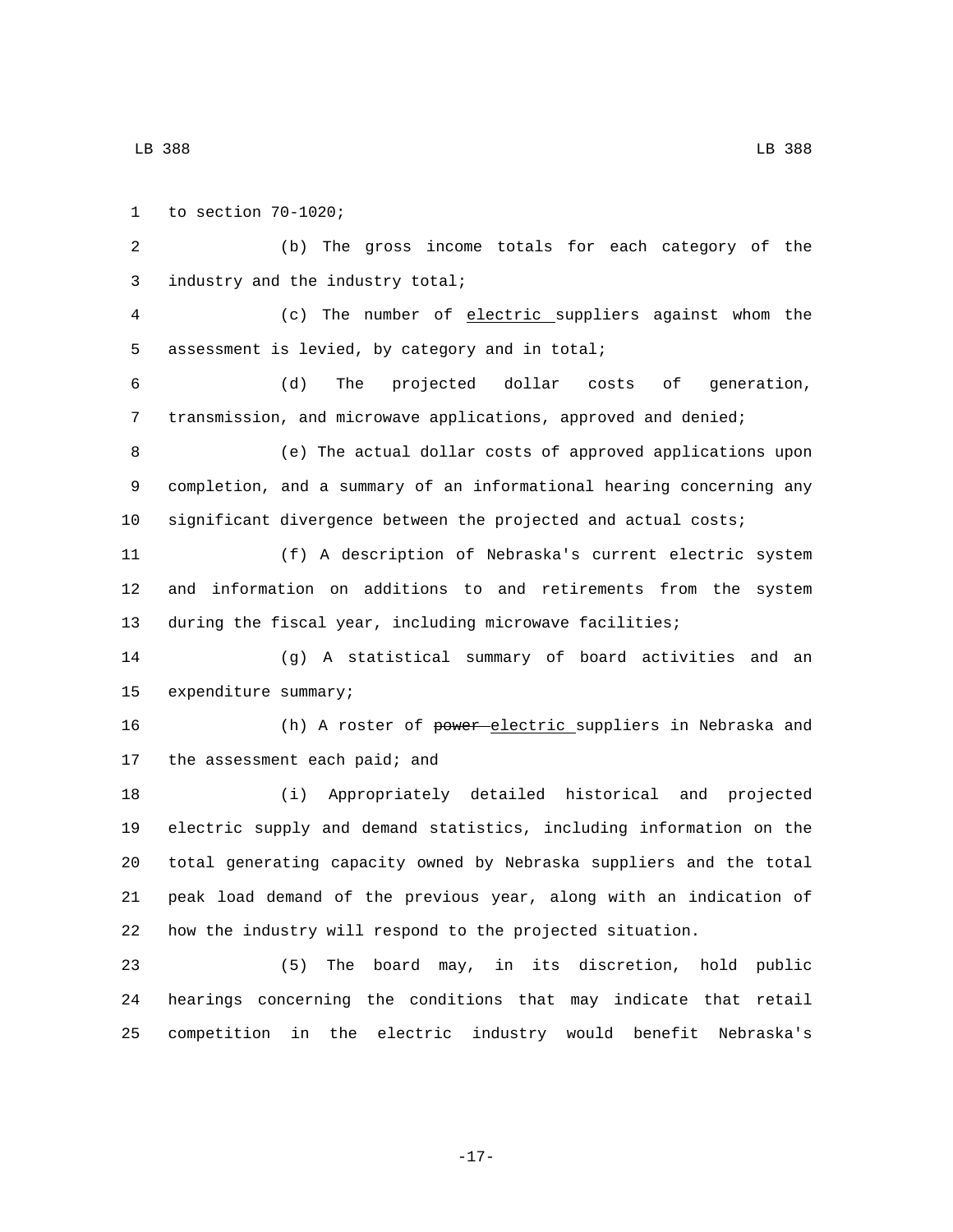citizens and what steps, if any, should be taken to prepare for retail competition in Nebraska's electricity market. In determining whether to hold such hearings, the board shall consider the sufficiency of public interest.4

 (6) The board may, at any time deemed beneficial by the board, submit a report to the Governor with copies to be filed with the Clerk of the Legislature and the Natural Resources Committee of the Legislature. The report filed with the Clerk of the Legislature and the committee shall be filed electronically. The report may 10 include:

 (a) Whether or not a viable regional transmission organization and adequate transmission exist in Nebraska or in a 13 region which includes Nebraska;

 (b) Whether or not a viable wholesale electricity market 15 exists in a region which includes Nebraska;

 (c) To what extent retail rates have been unbundled in 17 Nebraska;

 (d) A comparison of Nebraska's wholesale electricity 19 prices to the prices in the region; and

 (e) Any other information the board believes to be beneficial to the Governor, the Legislature, and Nebraska's citizens when considering whether retail electric competition would be beneficial, such as, but not limited to, an update on deregulation activities in other states and an update on federal deregulation 25 legislation.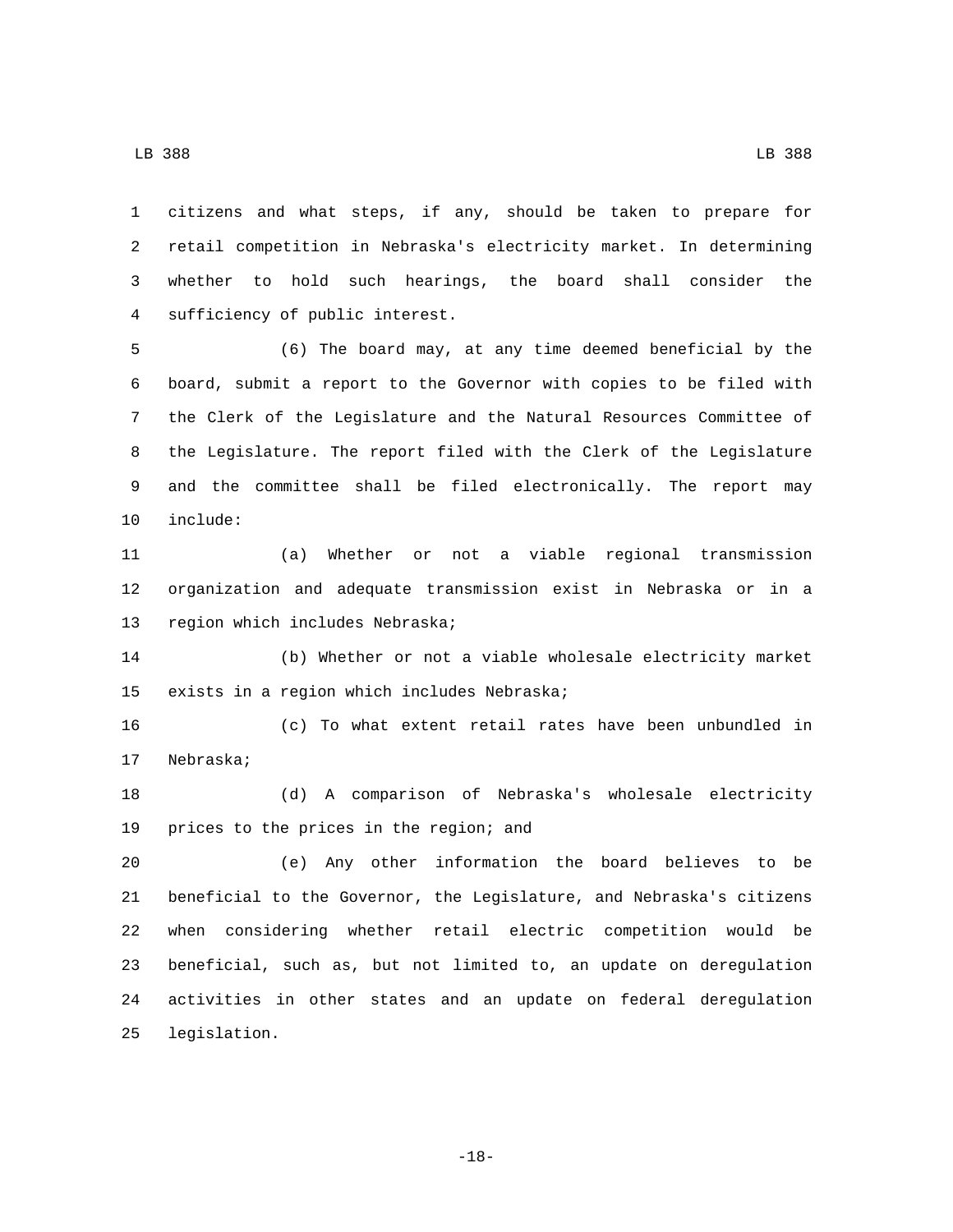(7) The board may establish working groups of interested parties to assist the board in carrying out the powers set forth in 3 subsections (5) and (6) of this section. Sec. 19. Section 70-1004, Reissue Revised Statutes of 5 Nebraska, is amended to read: 70-1004 Each electric supplier which becomes a party to 7 an agreement under the provisions of section 70-1002 shall file with the secretary of the board a suitable map or maps, in such form as the board shall prescribe, showing either the service area or customers to be served. Whenever any changes occur in the service 11 area, new maps shall be filed. Each electric supplier in the state which fails to file a map or maps showing its service area or customers to be served as established by agreement shall file a statement with the secretary showing the service area and customers actually served by it, what it claims to be its service area, stating the reason it has not entered into agreements with electric suppliers in adjoining service areas, and if a dispute exists as to furnishing service to any service area, the nature and extent thereof. This section shall not apply to agreements referred to in subsection (2) 20 of section 70-1002.

 Sec. 20. Section 70-1005, Reissue Revised Statutes of 22 Nebraska, is amended to read:

23 70-1005 Any electric supplier may at any time on or after 24 July 1, 1964, apply to the board to establish its service area. In such case and in all cases where agreements have not been entered

-19-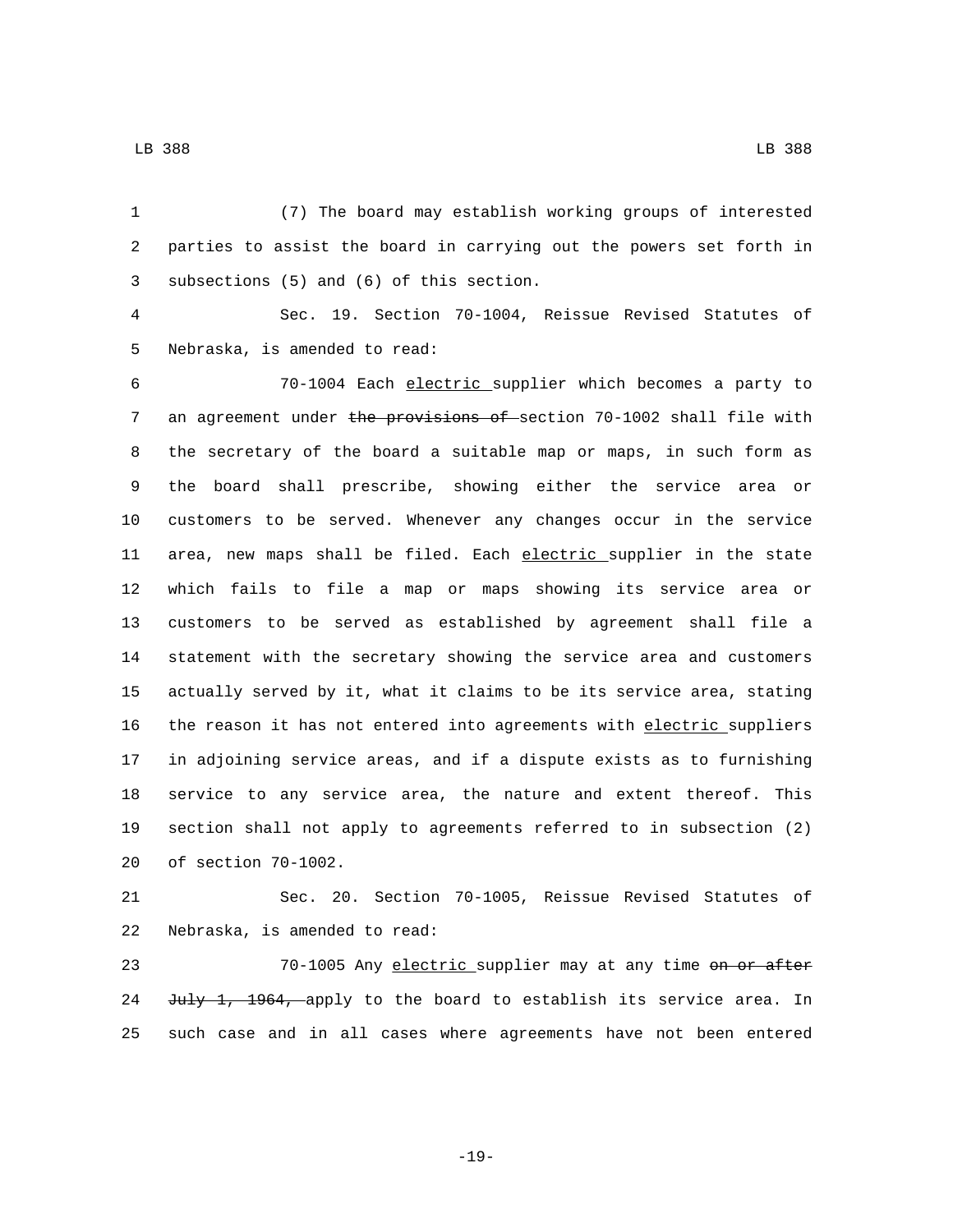LB 388 LB 388

 into, including cases arising under section 70-1008, the secretary shall give written notice to the parties involved citing them to appear at a time, not less than thirty days thereafter, and at a place specified in the notice for a hearing upon the matter of establishing the service areas concerned in the notice. The provisions of this section shall This section does not apply to service within the corporate limits of any municipality. Sec. 21. Section 70-1007, Reissue Revised Statutes of 9 Nebraska, is amended to read: 70-1007 After the hearing, the board shall make an order establishing the service areas in the matter covered by the notice. In determining any such matter, the board shall seek to carry out the policy stated in section 70-1001. It shall give such consideration as 14 is appropriate in each case to the following: (1) The electric supplier best able to supply the load 16 required; 17 (2) The most logical future electric supplier of the 18 area; (3) The desires of the electric supplier with respect to 20 loads and service areas it wishes to serve; (4) The ability to provide service at costs comparable to other electric suppliers in the service area and the immediate costs to the ultimate consumers involved in the transfer; and (5) The ability of the electric supplier to cope with the 25 problems of expanding loads and increased costs.

-20-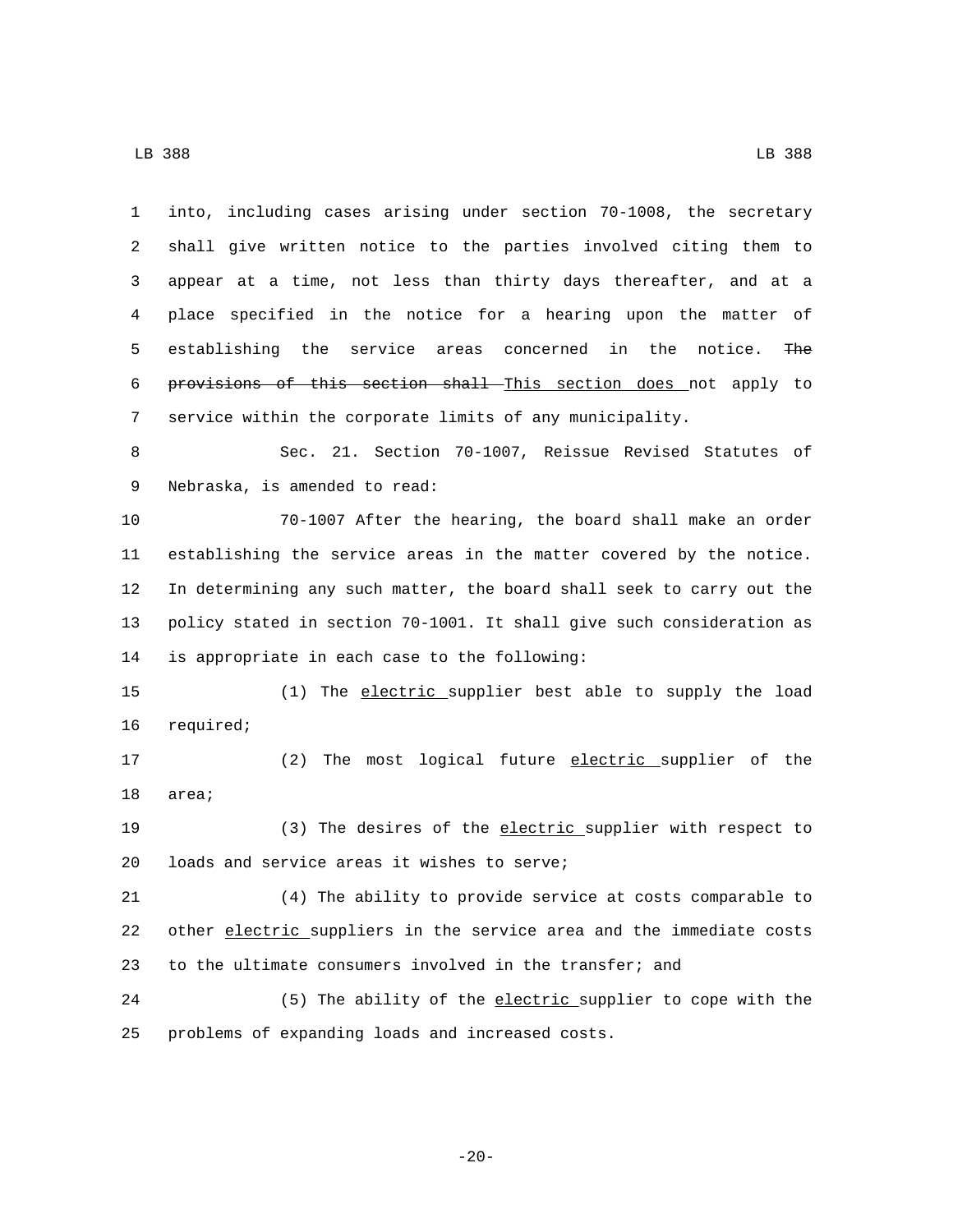Sec. 22. Section 70-1008, Reissue Revised Statutes of 2 Nebraska, is amended to read:

 70-1008 In the absence of an agreement between the electric suppliers affected and notwithstanding the provisions of 5 subdivisions (1) to (5) of section 70-1007:

 (1) Existing service areas presently designated by agreements and exhibits filed with and approved by the board, or 8 previously ordered by the board, shall remain and be established as 9 certified service areas $\frac{1}{2}$  and  $\frac{1}{2}$ 

 (2) A municipally owned electric system, serving such municipality at retail, shall have the right, upon application to and approval by the board, to serve newly annexed areas of such municipality. Electric distribution facilities and customers of 14 another electric supplier in such newly acquired certified service area may be acquired, in accordance with the procedure and criteria set forth in section 70-1010, within a period of one year and payment shall be made in respect to the value of any such facilities' customers or certified service area being transferred. The rights of a municipality to acquire such distribution facilities and customers within such newly annexed area shall be waived unless such 21 acquisition and payment are made within one year of after the date of 22 annexation. If an application is made to the board within one year  $\theta$  after the date of annexation for a determination of total economic impact as provided in section 70-1010, such right shall not be waived unless the municipality fails to make payment of the price determined

-21-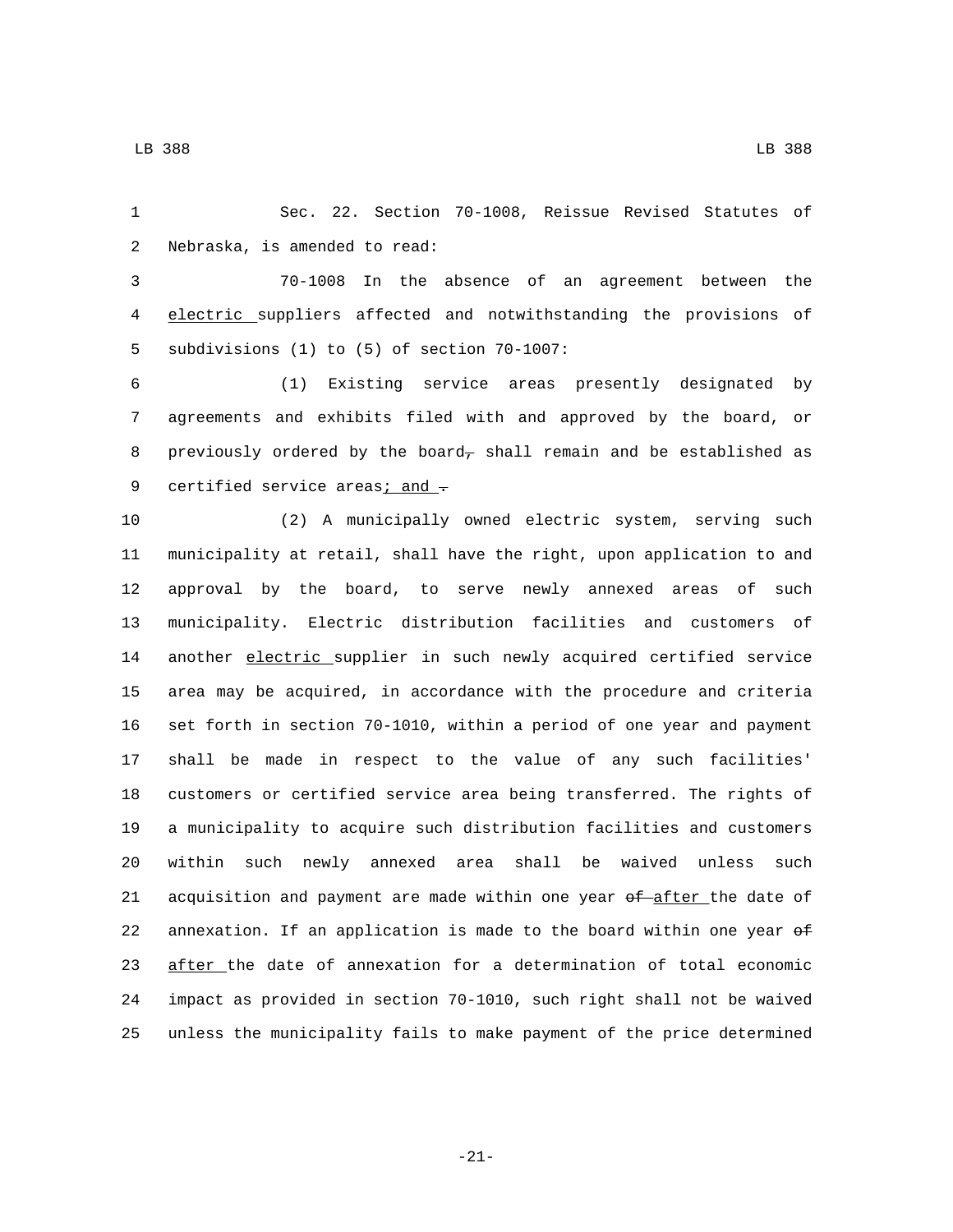1 by the board within one year of after a final decision establishing such price. Notwithstanding other provisions of this section, the parties may extend the time for acquisition and payment by mutual written agreement.4

5 (3) All retail power electric suppliers having adjoining certified service areas shall engage in joint planning with respect to customers, facilities, and services, taking into account the considerations specified in section 70-1007, including the possibility that an area may be annexed by a municipality within a 10 reasonable period of time.

 Sec. 23. Section 70-1009, Reissue Revised Statutes of 12 Nebraska, is amended to read:

 70-1009 (1) When one electric supplier at the date of enactment has customers or distribution facilities extending into the 15 certified service area of another electric supplier, the customers and distribution facilities of the former electric supplier may be acquired by negotiation or by application of either party to the board for modification of certified service area as to ownership of 19 facilities and customers to be served.

 (2) Such amendment may be made by mutual agreement, or upon application of either party to and determination by the board, upon consideration of the factors set forth in section 70-1007, except that no transfer of facilities and customers shall be made which would impair the rights of bondholders or mortgage holders.

Sec. 24. Section 70-1010, Reissue Revised Statutes of

-22-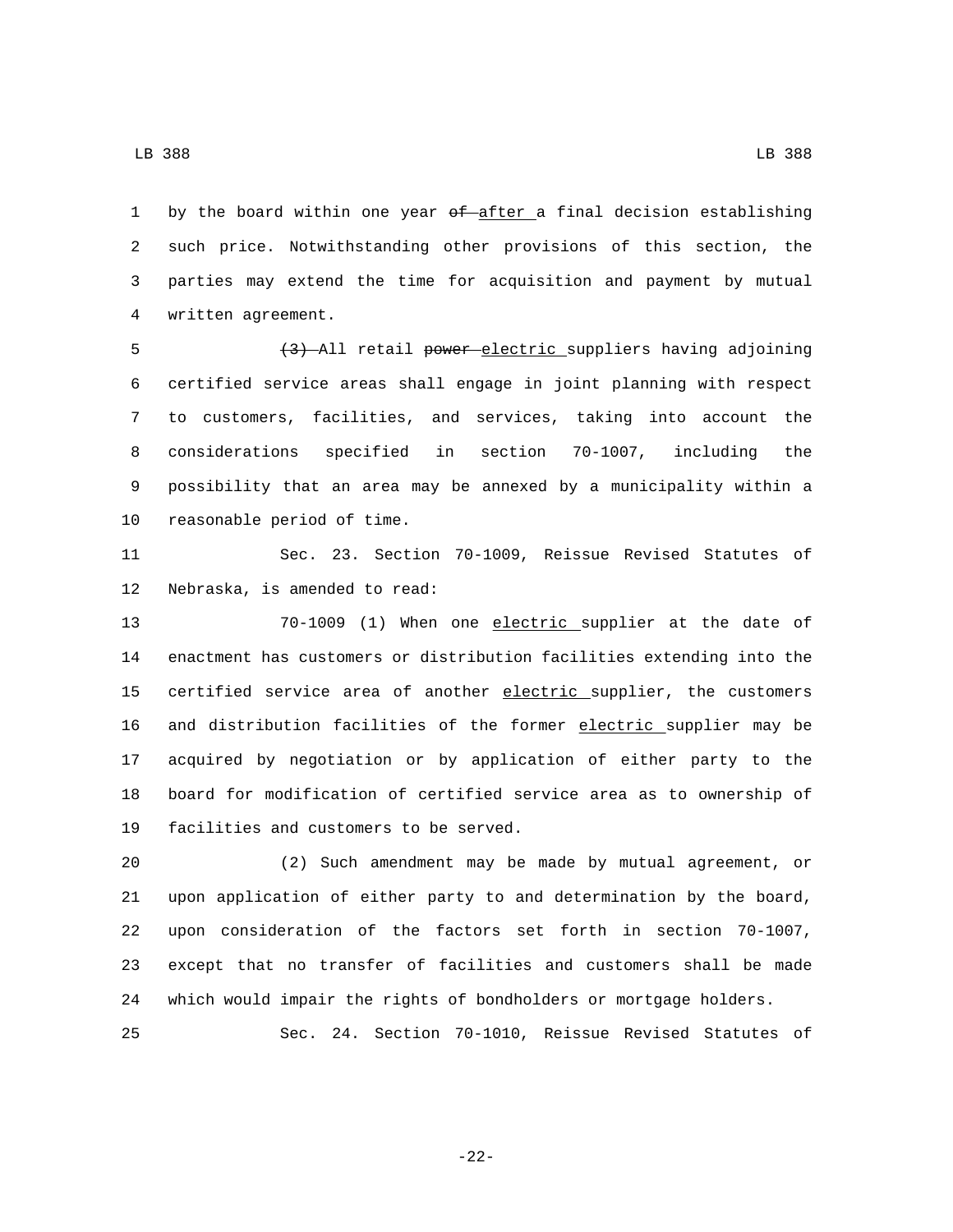1 Nebraska, is amended to read:

 70-1010 (1) The board shall have authority upon 3 application by  $a$ -an electric supplier at any time to modify service areas or customers to be served as previously established. The same procedures as to notice, hearing, and decision shall be followed as 6 in the case of an original application. Suppliers Electric suppliers shall have authority by agreement to change service areas or customers to be served with the approval of the board. This section shall not apply to agreements referred to in subsection (2) of 10 section 70-1002.

 (2) In the event of a proposed transfer of customers and 12 facilities from one electric supplier to another in accordance with this section or section 70-1008 or 70-1009, the parties shall attempt to agree upon the value of the certified service area and distribution facilities and customers being transferred. If the parties cannot agree upon the value, then the board shall determine the total economic impact on the selling supplier and establish the price accordingly based on, but not limited to, the following 19 guidelines: The electric supplier acquiring the certified service area, distribution facilities, and customers shall purchase the electric distribution facilities of the electric supplier located within the affected area, together with the electric supplier's rights to serve within such area, for cash consideration which shall consist of (a) the current reproduction cost if the facilities being acquired were new, less depreciation computed on a straight-line

LB 388 LB 388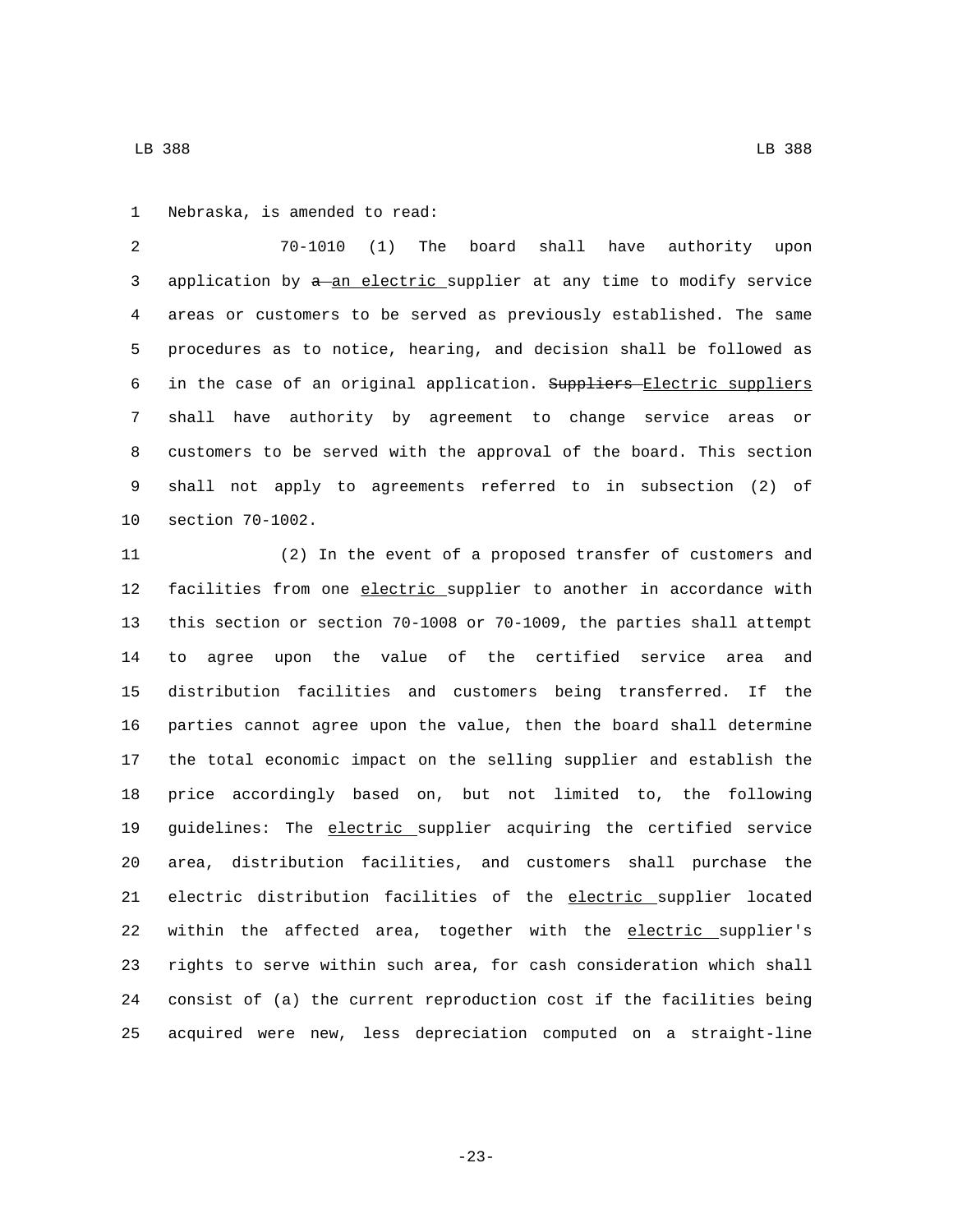basis at three percent per year not to exceed seventy percent, plus (b) an amount equal to the nonbetterment cost of constructing any 3 facilities necessary to reintegrate the system of the electric supplier outside the area being transferred after detaching the portion to be sold, plus (c) an amount equal to two and one-half times the annual revenue received from power sales to existing customers of electric power within the area being transferred, except that for large commercial or industrial customers with peak demands of three hundred kilowatts or greater during the twelve months immediately preceding the date of filing with the board, the multiple shall be five times the net revenue, defined as gross power sales, less costs of wholesale power including facilities rental charges, received from power sales to large commercial or industrial customers with measured demand of three hundred kilowatts or greater during the twelve months immediately preceding the filing with the board for service area modification. After the board has determined the price 17 in accordance with such guidelines, the acquiring electric supplier may acquire such distribution facilities and customers by payment of 19 the established price within one year  $of$ -after the final order.

 (3) Notwithstanding the provisions of sections 70-1008 to 70-1010, no transfer of facilities and customers shall be made or approved by the board if such transfer would impair the obligations 23 of a power an electric supplier to holders of its bonds or mortgages. Sec. 25. Section 70-1011, Reissue Revised Statutes of 25 Nebraska, is amended to read:

-24-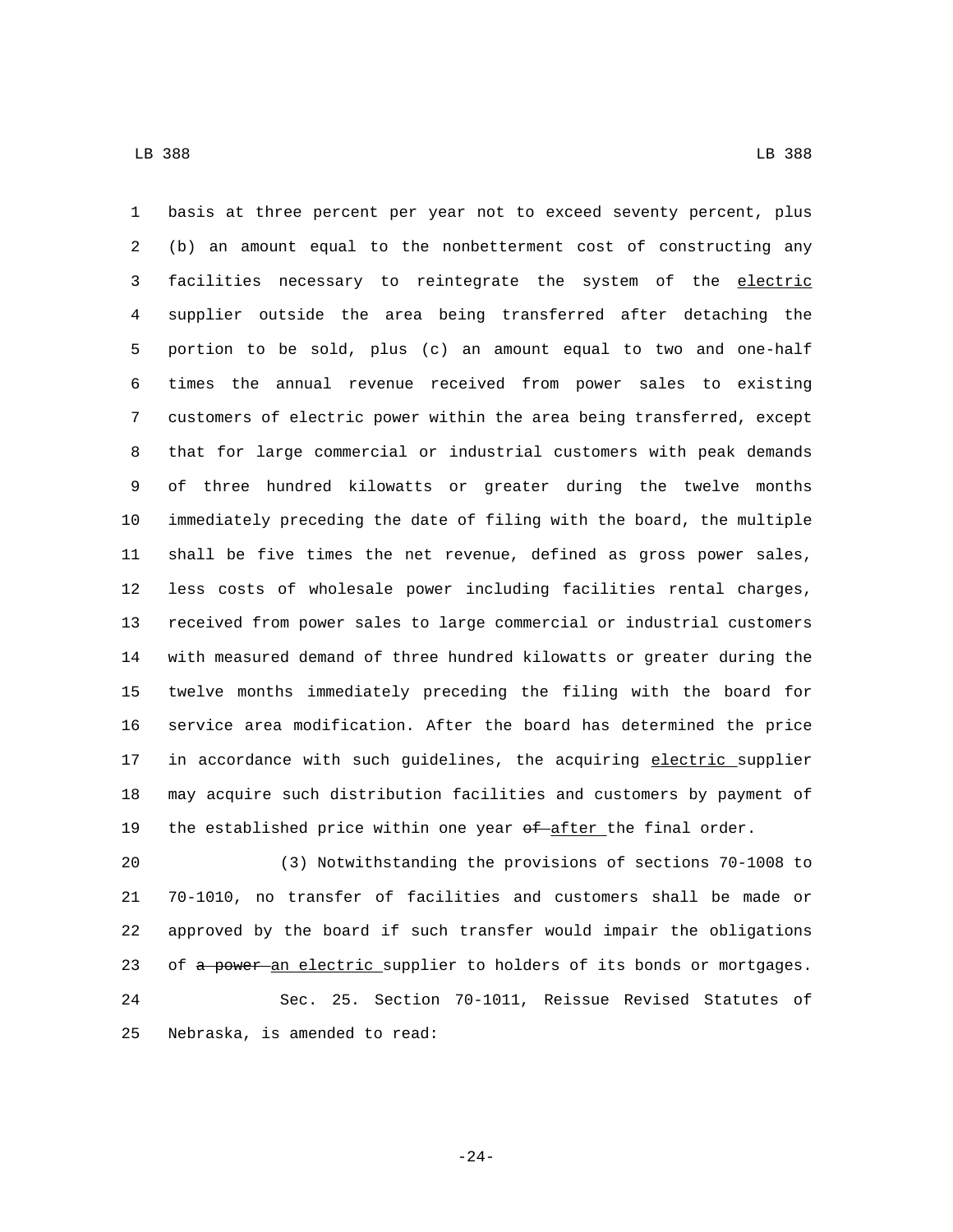70-1011 Except by agreement of the electric suppliers involved, no electric supplier shall offer electric service to additional ultimate users outside its service area or construct or acquire a new electric line or extend an existing line into the 5 service area of another electric supplier for the purpose of furnishing service to ultimate users therein without first applying to the board and receiving approval thereof, after due notice and hearing under rules and regulations of the board. Such approval shall be granted only if the board finds that the customer or customers proposed to be served cannot or will not be furnished adequate 11 electric service by the electric supplier in whose service area the 12 customer is located, or that the provision thereof by such electric supplier would involve wasteful and unwarranted duplication of facilities. This section shall not apply to agreements referred to in 15 subsection (2) of section 70-1002.

 Sec. 26. Section 70-1012, Reissue Revised Statutes of 17 Nebraska, is amended to read:

 70-1012 Before any electric generation facilities or any transmission lines or related facilities carrying more than seven 20 hundred volts are constructed or acquired by any electric supplier, an application, filed with the board and containing such information as the board shall prescribe, shall be approved by the board, except that such approval shall not be required (1) for the construction or acquisition of a transmission line extension or related facilities 25 within a an electric supplier's own service area or for the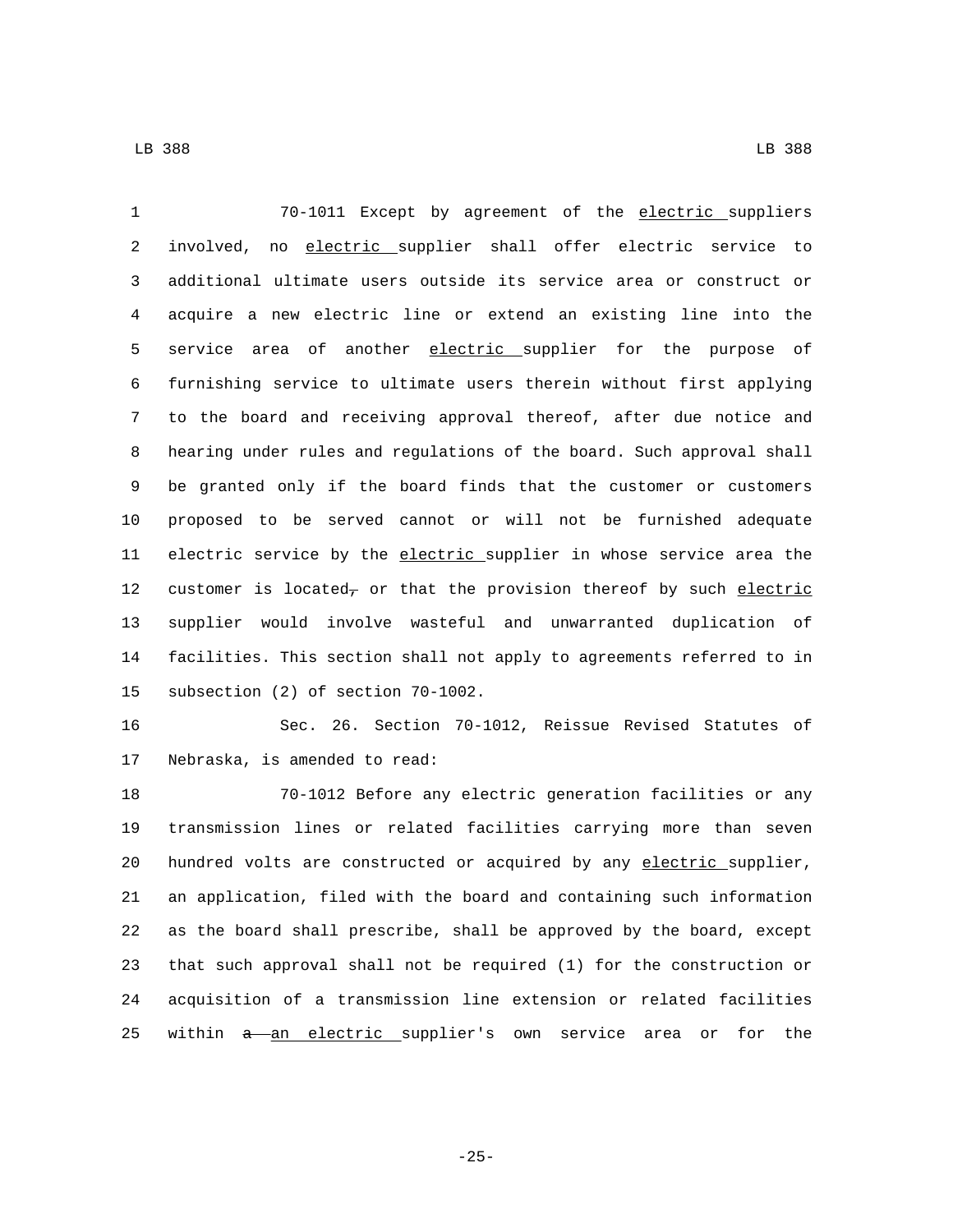construction or acquisition of a line not exceeding one-half mile outside its own service area when all owners of electric lines located within one-half mile of the extension consent thereto in writing and such consents are filed with the board, (2) for any generation facility when the board finds that: (a) Such facility is being constructed or acquired to replace a generating plant owned by an individual municipality or registered group of municipalities with a capacity not greater than that of the plant being replaced, (b) such facility will generate less than twenty-five thousand kilowatts of electric energy at rated capacity, and (c) the applicant will not use the plant or transmission capacity to supply wholesale power to customers outside the applicant's existing retail service area or chartered territory, (3) for acquisition of transmission lines or related facilities, within the state, carrying one hundred fifteen thousand volts or less, if the current owner of the transmission lines or related facilities notifies the board of the lines or facilities involved in the transaction and the parties to the transaction, or (4) for the construction of a qualified facility as 19 defined in section 70-2002.

 Sec. 27. Section 70-1012.01, Reissue Revised Statutes of 21 Nebraska, is amended to read:

22 70-1012.01 <del>In the event a If an electric supplier</del> terminates construction or acquisition of electric generation or transmission facilities after receiving approval for the facilities 25 from the Nebraska Power Review Board, board, the electric supplier

-26-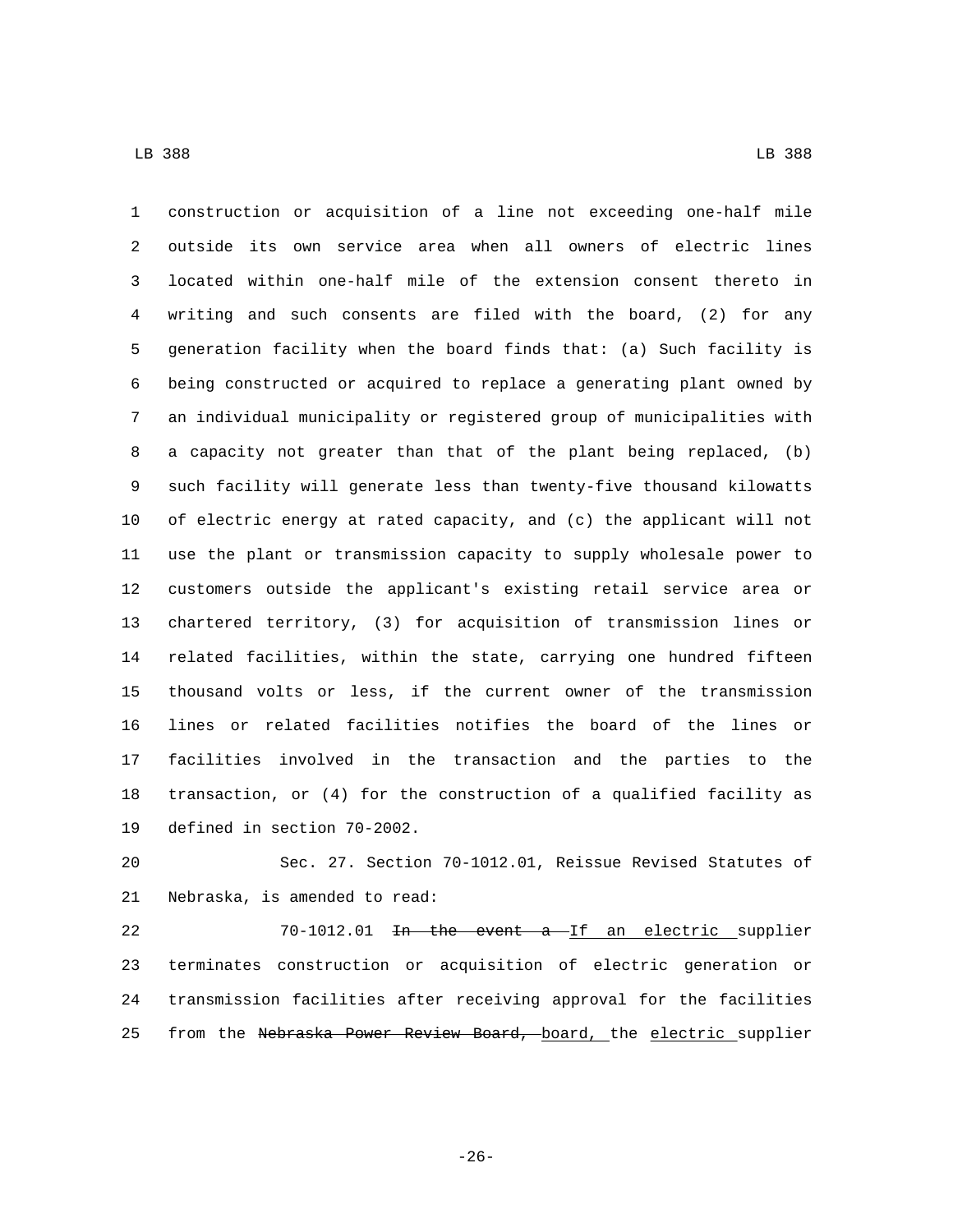shall file with the board within thirty days of the action taken to terminate construction or acquisition, a statement of the factors or 3 reasons relied upon by the electric supplier in taking such action. Within ten days after receipt of such a filing, the board shall give 5 notice of the filing to such other electric suppliers as it deems interested or affected by such action and it shall hold a hearing for the purpose of obtaining such additional information as the board 8 deems advisable or necessary to inform other electric suppliers and the public of the reasons for such termination. Notice of any such 10 hearing shall be given to those electric suppliers previously given notice of the filing and to any other parties expressing interest in the approved application. The board shall not have authority to 13 approve or deny the action of  $a$ -an electric supplier terminating construction or acquisition, and any such filing or hearing shall be advisory and solely for the purpose of informing the board, other electric suppliers, interested parties, and the ratepayers of this state of the factors or reasons relied upon in taking action to terminate construction or acquisition. Nothing in this section shall constitute or be construed as a defense to any cause of action, including a claim for breach of contract, resulting from such 21 termination.

 Sec. 28. Section 70-1013, Revised Statutes Cumulative 23 Supplement, 2012, is amended to read:

 70-1013 Upon application being filed under section 70-1012, the board shall fix a time and place for hearing and shall

-27-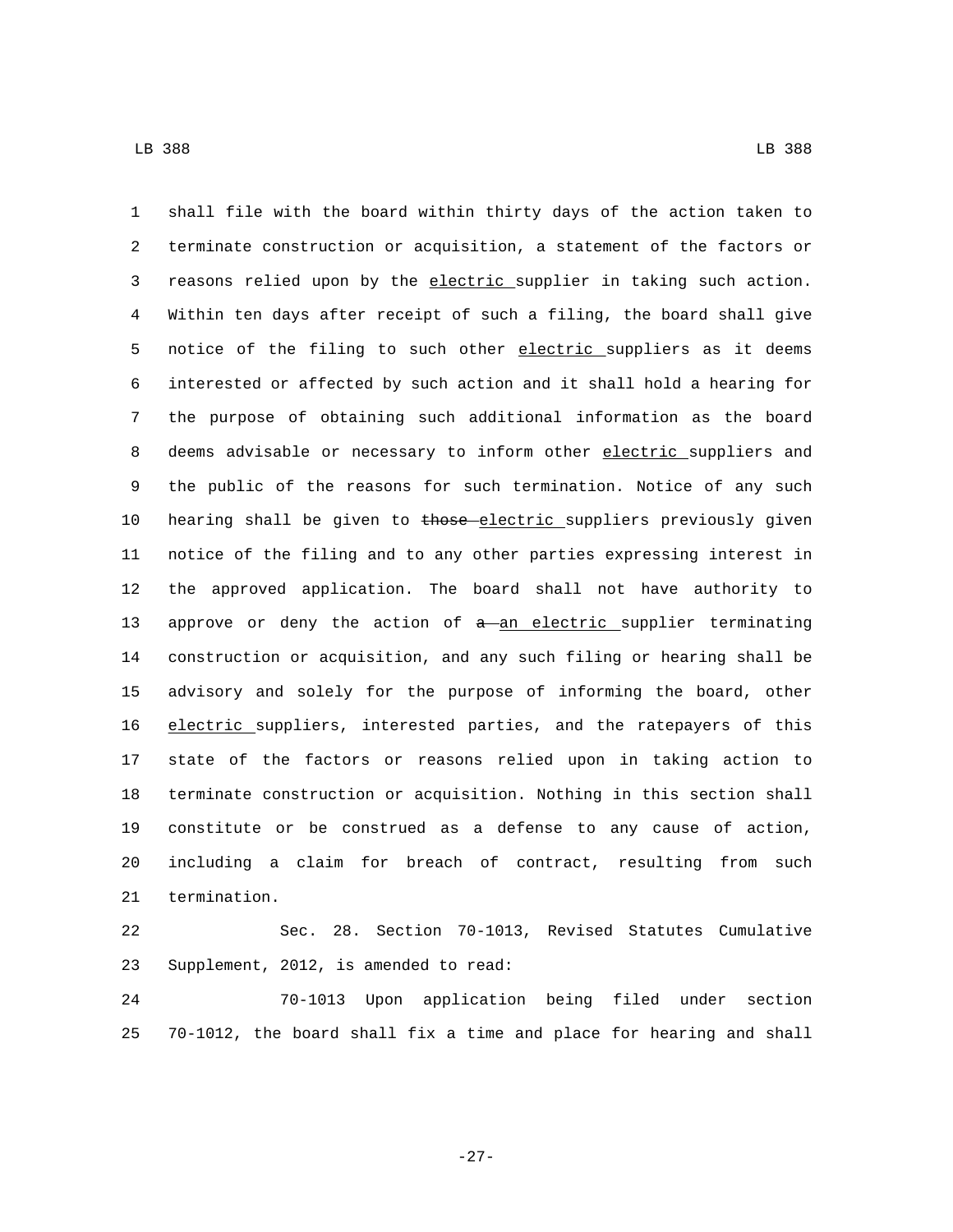1 give ten days' notice by mail to such power electric suppliers as it deems to be affected by the application. The hearing shall be held within sixty days unless for good cause shown the applicant requests in writing that such hearing not be scheduled until a later time, but in any event such hearing shall be held not more than one hundred twenty days after the filing of the application and the board shall give its decision within sixty days after the conclusion of the hearing. Any parties interested may appear, file objections, and offer evidence. The board may grant the application without notice or hearing, upon the filing of such waivers as it may require, if in its judgment the finding required by section 70-1014 or subdivision (2) (a) of section 70-1014.02 can be made without a hearing. Such hearing shall be conducted as provided in section 70-1006. The board may allow amendments to the application, in the interests of justice.

 Sec. 29. Section 70-1014.01, Revised Statutes Cumulative 16 Supplement, 2012, is amended to read:

 70-1014.01 (1) Except as provided in subsection (2) of 18 this section, an application by a municipality, a registered group of municipalities, a public power district, a public power and irrigation district, an electric cooperative, an electric membership 21 association, an electric supplier or any other governmental entity, for a facility that will generate not more than ten thousand kilowatts of electric energy at rated capacity and will generate electricity using solar, wind, biomass, landfill gas, methane gas, or hydropower generation technology or an emerging generation

-28-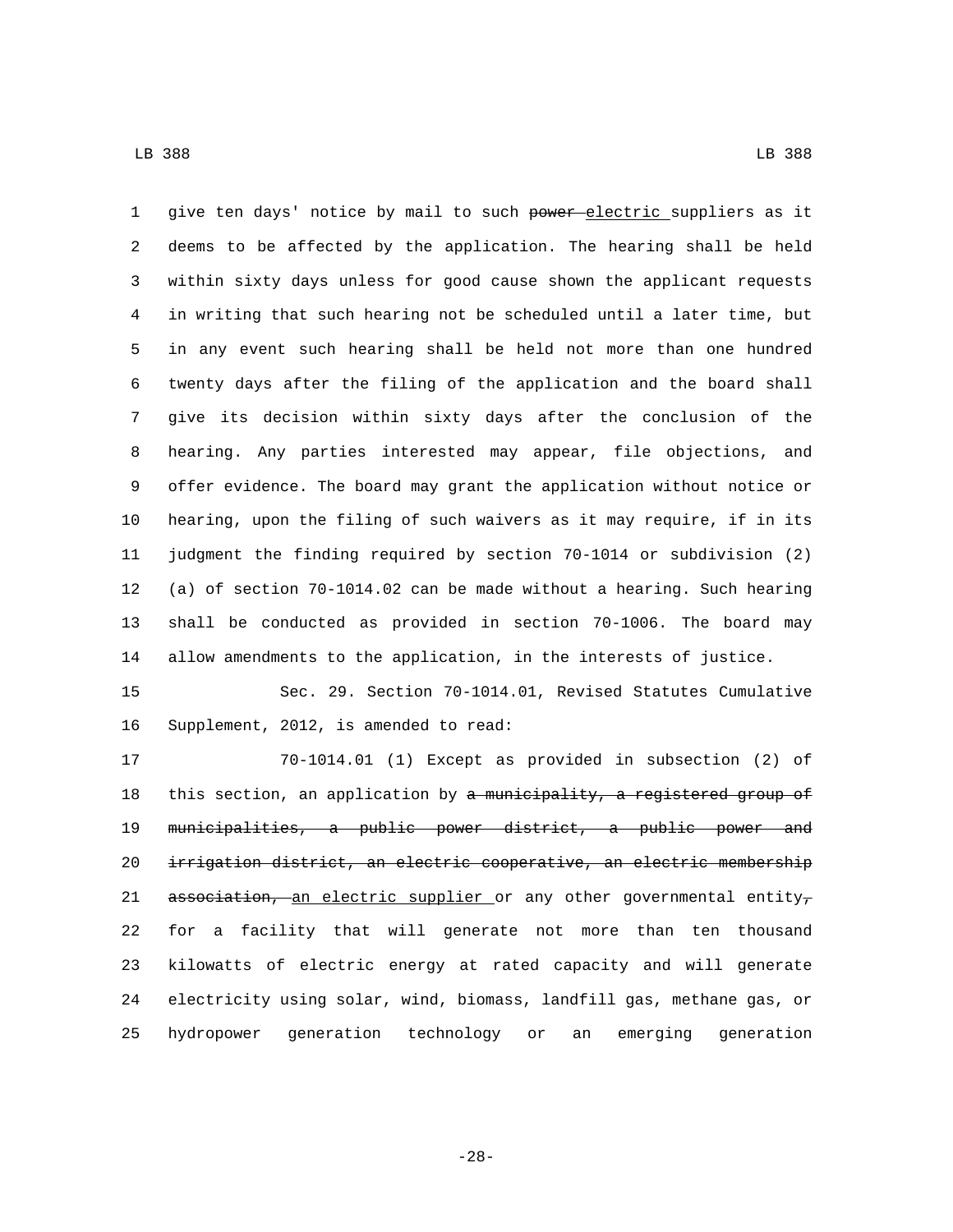technology, including, but not limited to, fuel cells and micro- turbines, shall be deemed a special generation application. Such application shall be approved by the board if the board finds that (a) the application qualifies as a special generation application, (b) the application will provide public benefits sufficient to warrant approval of the application, although it may not constitute the most economically feasible generation option, and (c) the application under consideration represents a separate and distinct project from any previous special generation application the 10 applicant may have filed.

 (2)(a) An application by a municipality, a registered group of municipalities, a public power district, a public power and irrigation district, an electric cooperative, an electric membership 14 association, an electric supplier or any other governmental entity for a facility that will generate more than ten thousand kilowatts of electric energy at rated capacity and will generate electricity using renewable energy sources such as solar, wind, biomass, landfill gas, methane gas, or new hydropower generation technology or an emerging technology, including, but not limited to, fuel cells and micro- turbines, may be filed with the board if (i) the total production from all such renewable projects, excluding sales from such projects to other electric-generating entities, does not exceed ten percent of total energy sales as shown in the producer's Annual Electric Power Industry Report to the United States Department of Energy and (ii) the applicant's governing body conducts at least one advertised

-29-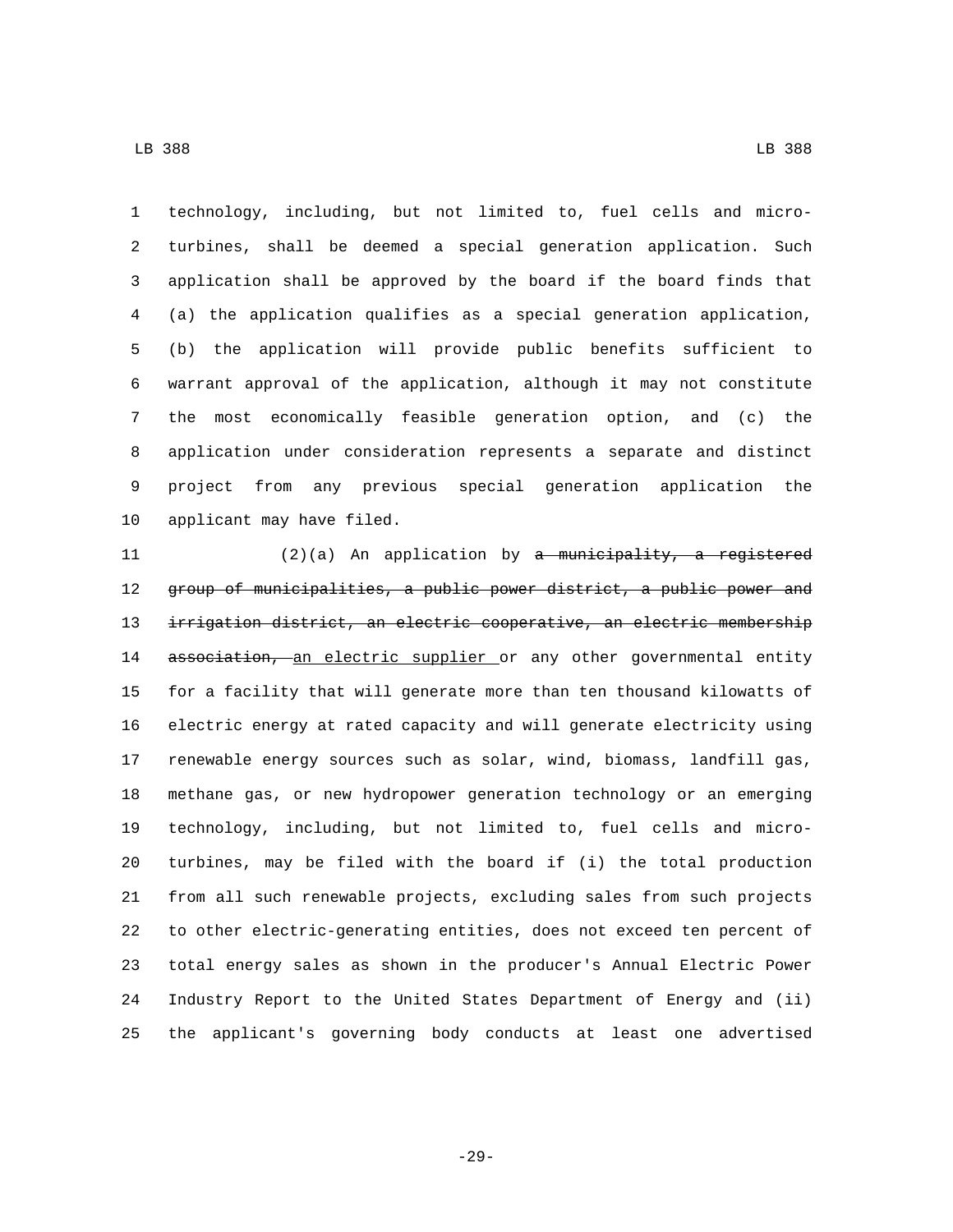public hearing which affords the ratepayers of the applicant a chance to review and comment on the subject of the application.

 (b) The application filed under subdivision (2)(a) of this section shall be approved by the board if the board finds that (i) the applicant is using renewable energy sources described in this subsection, (ii) total production from all renewable projects of the applicant does not exceed ten percent of the producer's total energy sales as described in subdivision (2)(a) of this section, and (iii) the applicant's governing body has conducted at least one advertised public hearing which affords its ratepayers a chance to review and 11 comment on the subject of the application.

 (3)(a) A community-based energy development project organized pursuant to the Rural Community-Based Energy Development Act or any privately developed project which intends to develop renewable energy sources for sale to one or more Nebraska electric 16 utilities suppliers described in this section may also make an application to the board pursuant to this subsection if (i) the 18 purchasing electric utilities suppliers conduct a public hearing described in subdivision (2)(a) of this section, (ii) the power and energy from the renewable energy sources is sold exclusively to such 21 electric utilities suppliers for a term of at least twenty years, and (iii) the total production from all such renewable projects, excluding sales from such projects to other electric-generation entities, does not exceed ten percent of total energy sales of such 25 purchasing electric utilities suppliers as shown in such utilities<sup>1</sup>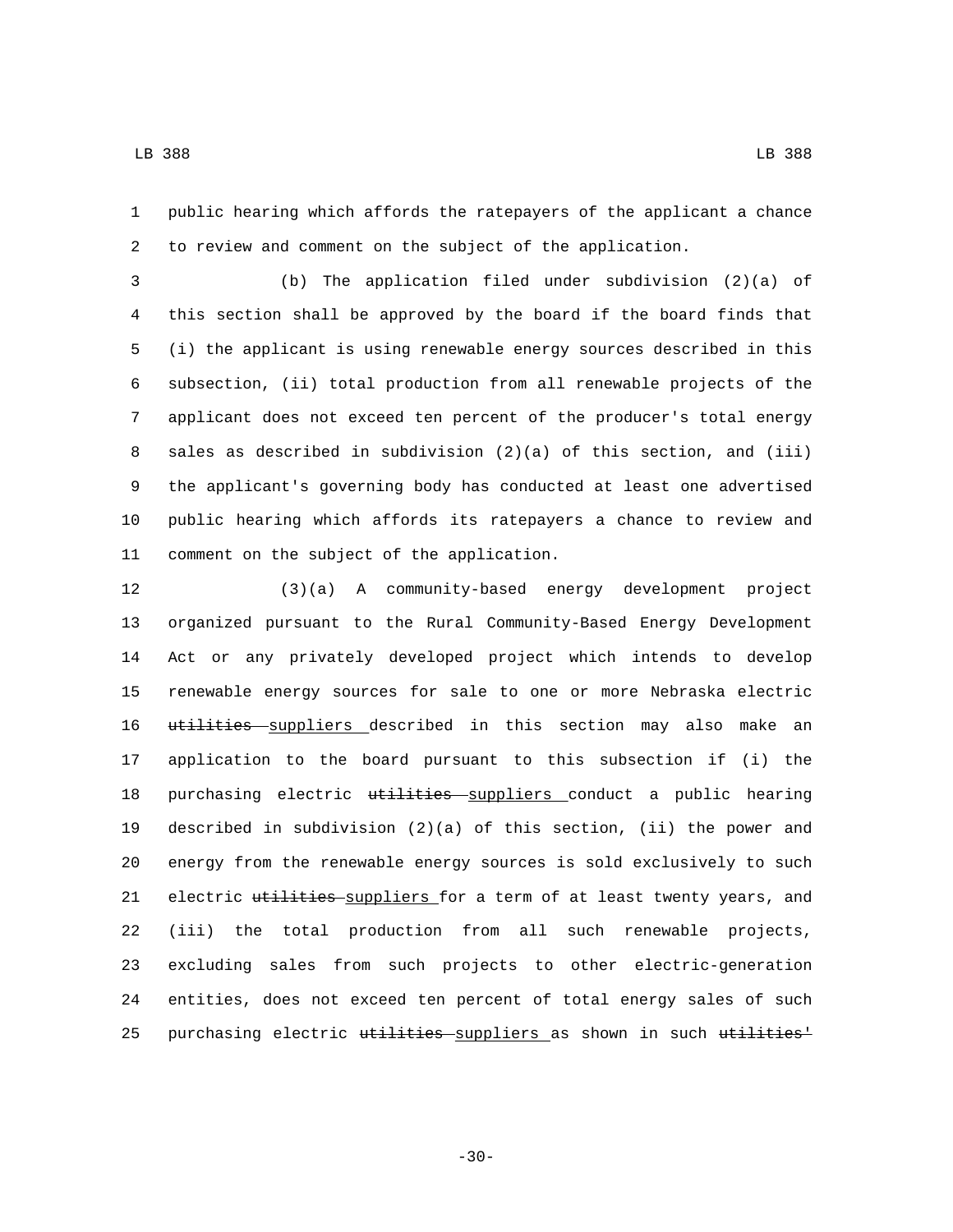suppliers' Annual Electric Power Industry Report to the United States Department of Energy or the successor to such report. (b) The application filed under subdivision (3)(a) of this section shall be approved by the board if the board finds that 5 the purchasing electric utilities suppliers have met the conditions 6 described in subdivision  $(3)(a)$  of this section. (4) No facility or part of a facility which is approved pursuant to this section is subject to eminent domain by any electric supplier, or by any other entity if the purpose of the eminent domain proceeding is to acquire the facility for electric generation or 11 transmission. Sec. 30. Section 70-1014.02, Revised Statutes Cumulative 13 Supplement, 2012, is amended to read: 70-1014.02 (1) For purposes of this section: (a) Electric supplier means a public power district, a public power and irrigation district, an individual municipality, a registered group of municipalities, an electric membership 18 association, or a cooperative serving loads greater than fifty 19 megawatts; and (b) Electric supplier does not have the same meaning as 21 in section 70-1001.01. (2)(a) The board shall conditionally approve an application for a certified renewable export facility if it finds that only the criteria described in subdivisions (a)(i) through (iv) of this subsection are met: (i) The facility will provide reasonably

-31-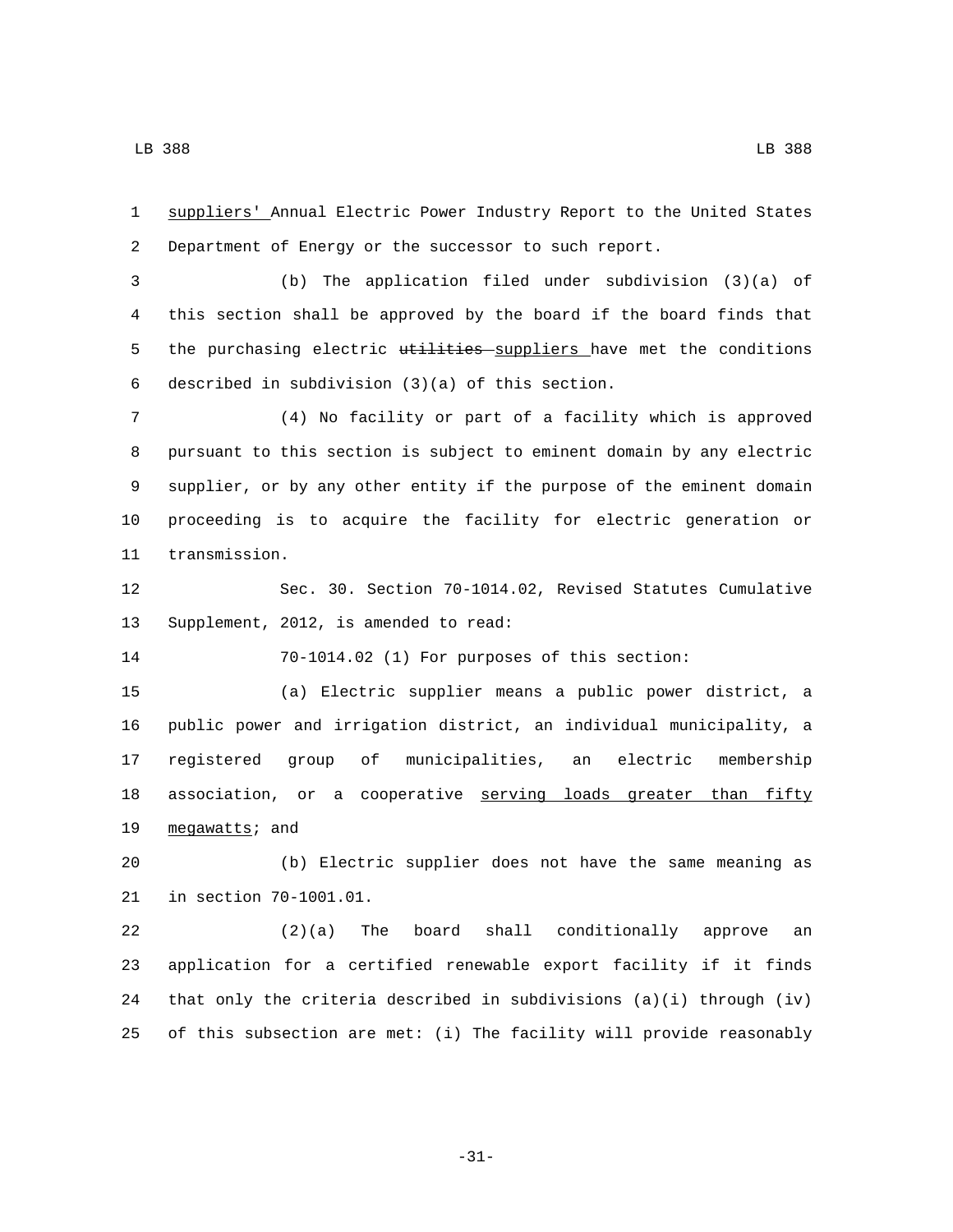identifiable and quantifiable public benefits, including economic development, to the residents of Nebraska or the local area where the facility will be located; (ii) the facility meets the requirements of subdivisions (2)(a) and (b) of section 70-1001.01; (iii) the facility has a memorandum of understanding or other written evidence of mutual intent to negotiate a power purchase agreement or agreements with a purchaser or purchasers outside the State of Nebraska for at least ninety percent of the output of the facility for ten years or more; and (iv) the applicant offers electric suppliers serving loads greater than fifty megawatts at the time the initial application is filed an option to purchase in the aggregate an amount of power up to ten percent of the output of any facility with greater than eighty megawatts of nameplate capacity contingent upon the applicant and electric suppliers negotiating in good faith a power purchase agreement and any other necessary agreements. Such electric suppliers shall be entitled to a minimum of their pro rata share based on the load ratio share of Nebraska electric load served among those electric suppliers eligible under this subdivision (iv). If an electric supplier declines to contract for some or all of its pro rata share, the remaining eligible electric suppliers may share the balance on a pro rata basis. The ten percent may be above the total generation amount proposed in the application for a certified renewable export facility and shall require no separate approval by the board. Any transmission studies, additions, or upgrades due to participation by electric suppliers serving loads greater than fifty

-32-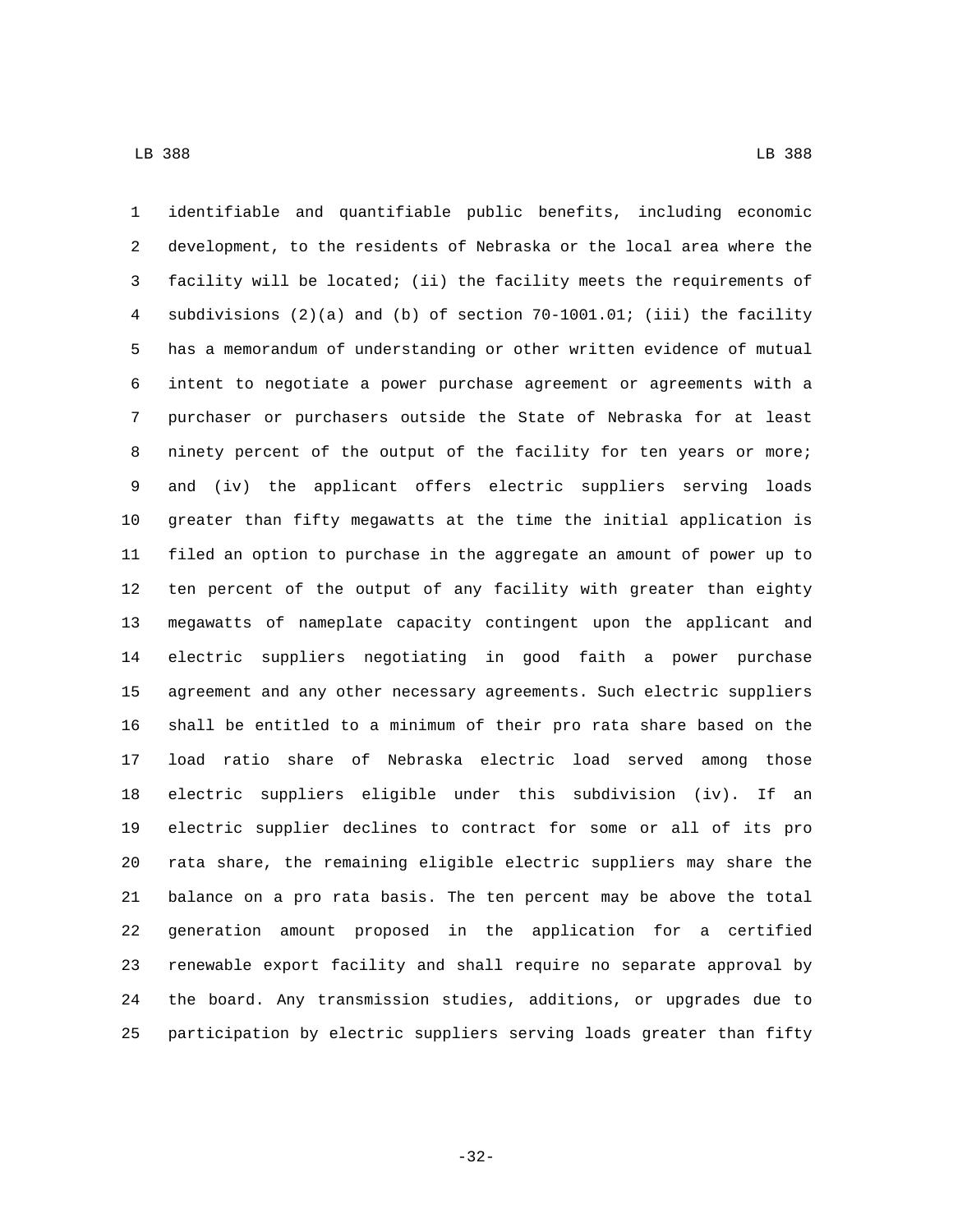megawatts shall be the responsibility of the participating electric supplier. Upon receiving the initial application under this section, the board shall notify electric suppliers identified in this subdivision (iv) of a pending application with a nameplate capacity 5 greater than eighty megawatts. Such electric suppliers shall have forty-five days following the date of the board's notice to notify the applicant of an interest in exercising the option to purchase 8 power, except that such electric suppliers may withdraw their option to purchase power once the costs of the transmission additions and upgrades are determined. Electric suppliers withdrawing their option to purchase power are responsible for their pro rata share of any costs resulting from their participation in and withdrawal from the generation interconnection and transmission delivery studies.

 (b) Following the board's conditional approval of an application under subdivision (a) of this subsection, the applicant shall notify the board within eighteen months that it is prepared to proceed to consideration of the criteria in subdivision (c) of this subsection. The board may extend such eighteen-month deadline not more than twelve additional months for good cause shown. If the applicant fails to notify the board within such time that it is so prepared, the conditional approval granted under this subdivision is 22 void.

 (c) Upon finding that the criteria described in subdivisions (c)(i) through (viii) of this subsection have also been met by the applicant and after the board has fulfilled the

-33-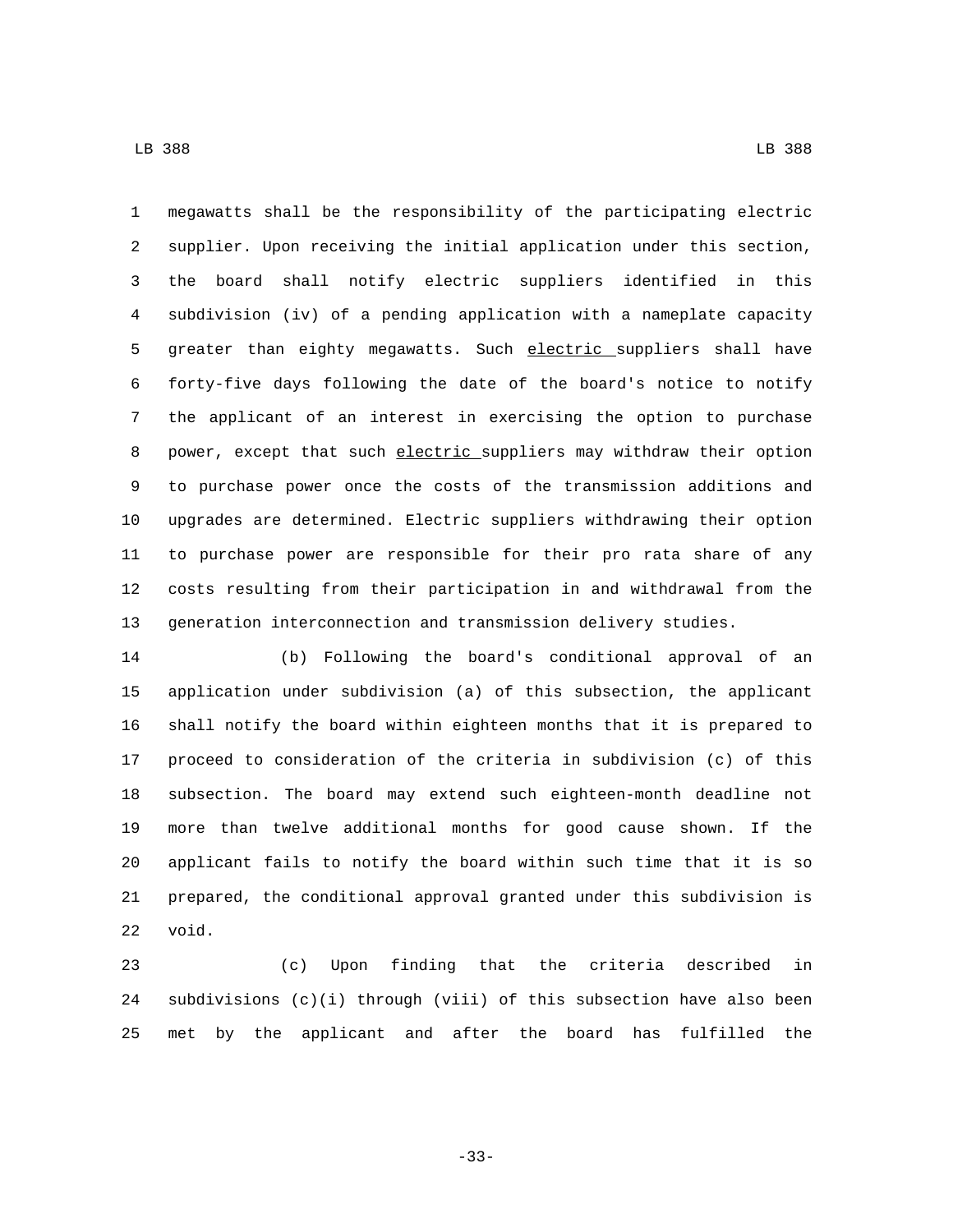requirements of subsection (3) of section 37-807, the board shall grant final approval of an application for a certified renewable 3 export facility:

 (i) The facility will not have a materially detrimental effect on the retail electric rates paid by any Nebraska ratepayers, except that, notwithstanding subdivisions (c)(v) and (vi) of this subsection, the determination of a materially detrimental effect on rates shall not include regional transmission improvements dictated by a regional transmission operator or transmission improvements required due to participation by an eligible entity pursuant to 11 subdivision  $(2)(a)(iv)$  of this section;

 (ii) The applicant has obtained the necessary generation interconnection and transmission service approvals from and has executed agreements for such generation interconnection and transmission service with the appropriate regional transmission organization, transmission owner, or transmission provider;

 (iii) There has been no demonstration that the proposed facility will result in a substantial risk of creating stranded 19 assets;

 (iv) The applicant has certified that it has applied for and is actively pursuing the required approvals from any other federal, state, or local entities with jurisdiction or permitting authority over the certified renewable export facility;

 (v) The applicant and the electric supplier owning the transmission facilities to which the certified renewable export

-34-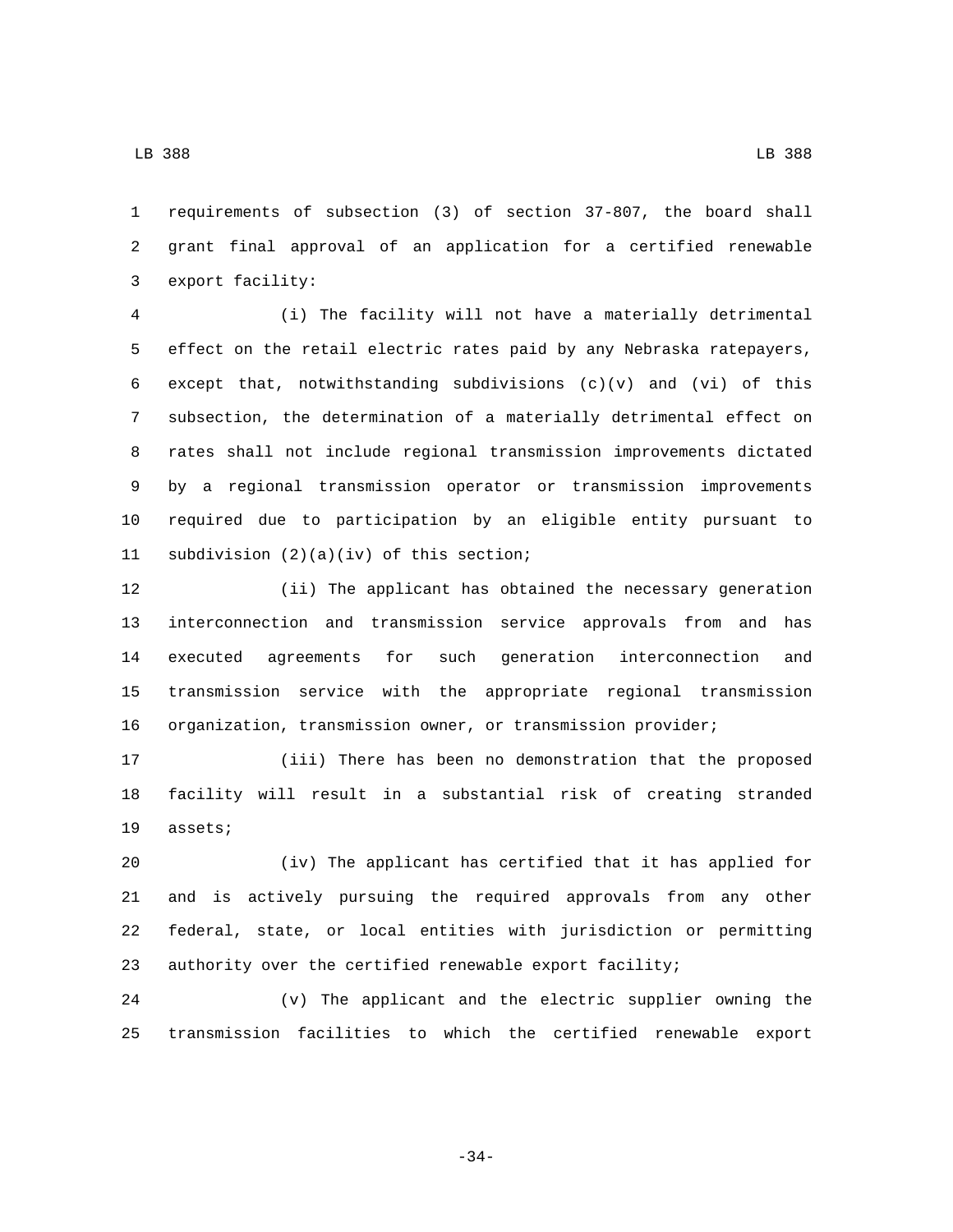facility will be interconnected, along with any electric supplier which owns transmission facilities of one hundred fifteen thousand volts or more and is required to receive notice pursuant to section 70-1013, have entered into a joint transmission development agreement on reasonable terms and conditions consistent with and subject to the notice to construct or other directives of any regional transmission organization with jurisdiction over the addition or upgrade to transmission facilities or, for any electric supplier that is not a member of a regional transmission organization with which the facility will interconnect, covers the addition or upgrade to transmission facilities required as a result of the certified renewable export facility. Such joint transmission development agreement shall include provisions addressing construction, ownership, operation, and maintenance of such additions or upgrades to transmission facilities. The electric supplier or suppliers shall have the right to purchase and own transmission facilities as set forth in the joint transmission development agreement;

 (vi) The applicant agrees to reimburse any costs that are not covered by a regional transmission organization tariff or that are allocated through the tariff to the electric suppliers as a result of the certified renewable export facility or not covered by the tariff of a transmission owner or transmission provider that is not a member of a regional transmission organization, costs incurred by any electric supplier as a result of adding the certified renewable export facility, including, but not limited to, renewable

-35-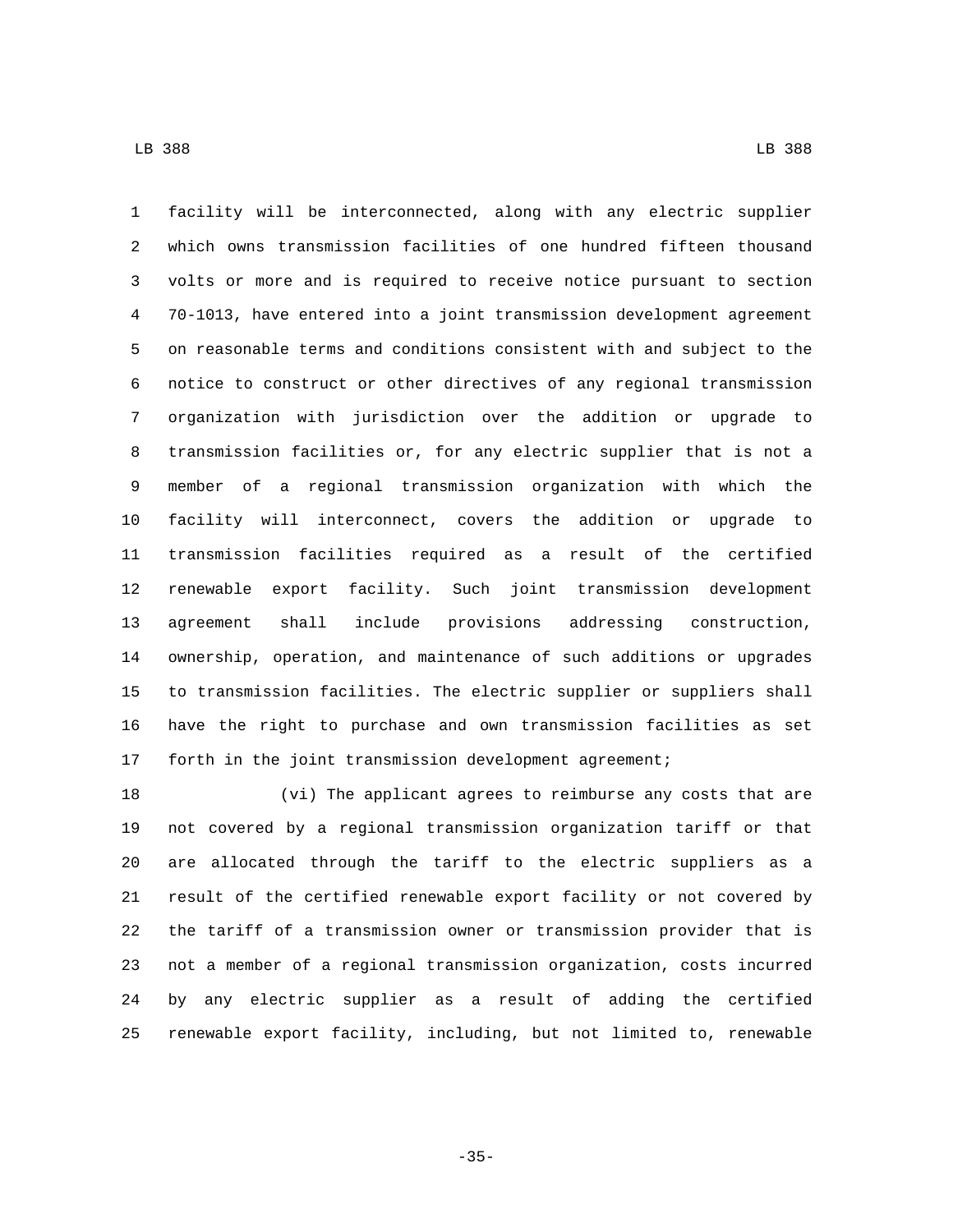integration costs, and costs which allow the interconnected electric

 supplier to operate and maintain the transmission facilities under reasonable terms and conditions agreed to by the parties within the joint transmission development agreement;4

 (vii) The applicant shall submit a decommissioning plan. The applicant or owner of the facility shall establish decommissioning security by posting an instrument, a copy of which is given to the board, no later than the tenth year following final approval of the facility to ensure sufficient funding is available for removal of the facility and reclamation at the end of the useful life of such facility pursuant to the decommissioning plan. The owner of the certified renewable export facility shall be solely responsible for decommissioning. If the applicant or any subsequent owner of the facility intends to transfer ownership of the facility, the proposed new owner shall provide the board with adequate evidence demonstrating that substitute decommissioning security has been posted or given prior to transfer of ownership. The requirements of this subdivision (vii) shall be waived if a local governmental entity with authority to create requirements for decommissioning has enacted decommissioning requirements for the applicable jurisdiction; and

 (viii) The facility meets the requirements of subdivisions (2)(a) through (c) of section 70-1001.01.

 (3) If the applicant does not commence construction of the certified renewable export facility within eighteen months after receiving final approval from the board under subsection (2) of this

-36-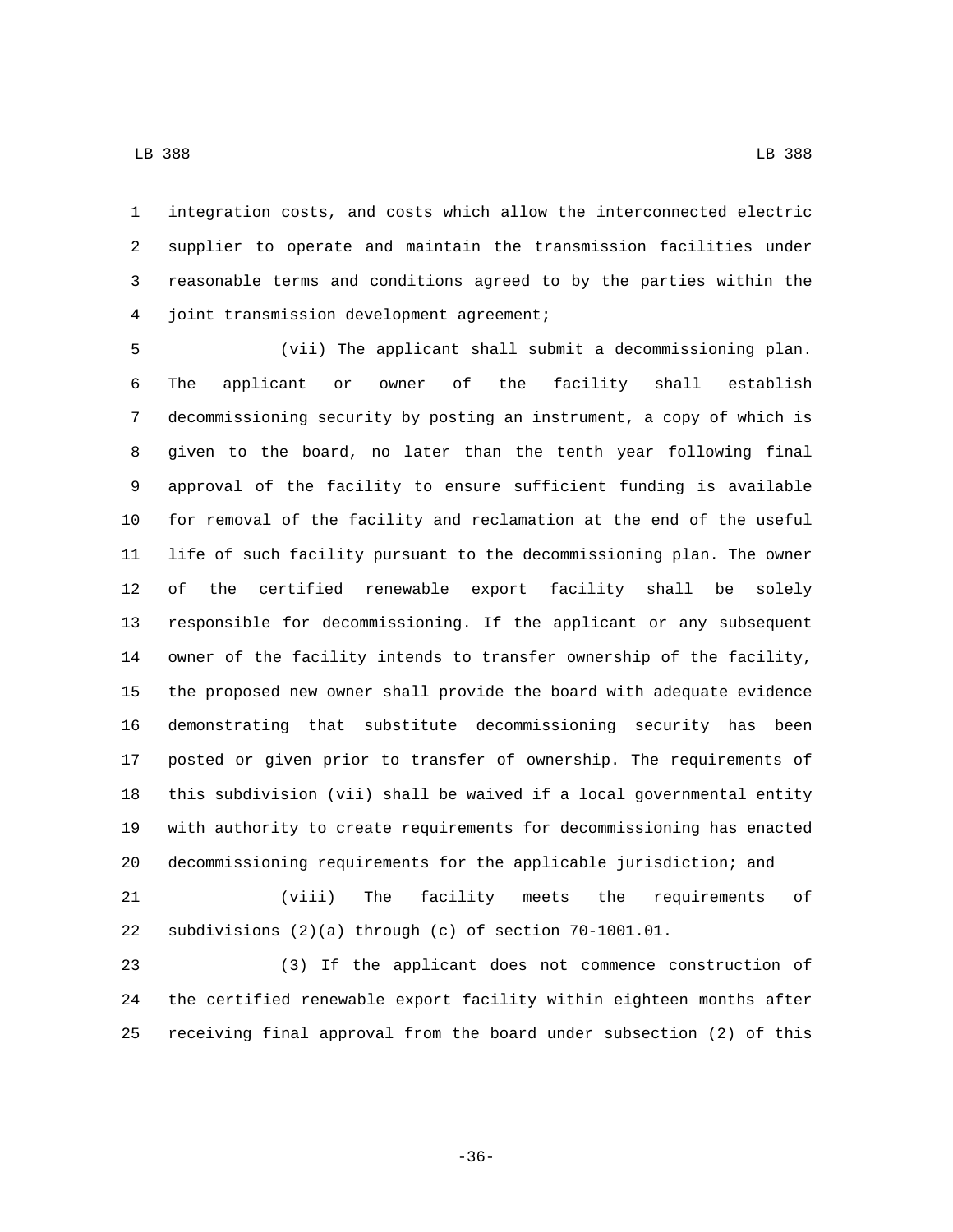LB 388 LB 388

 section, the approval is void. Upon written request filed by the applicant, the board may, for good cause shown, extend the time period during which an approval will remain valid. Good cause includes, but is not limited to, national or regional economic conditions, lack of transmission infrastructure, or an applicant's inability to obtain authorization from other required governmental regulatory authorities despite the applicant's exercise of a good-8 faith effort to obtain such approvals.

 (4) The applicant shall remit an application fee of five thousand dollars with the application. The fee shall be remitted to the State Treasurer for credit to the Nebraska Power Review Fund. The board shall use the application fee to defray the board's reasonable expenses associated with reviewing and acting upon the application, including the costs of the hearing. If the board incurs expenses of more than five thousand dollars associated with the application, the board shall provide written notification to the applicant of the additional sum needed or already expended, after which the applicant shall promptly submit an additional sum sufficient to cover the board's anticipated or incurred expenses or shall file an objection with the board. If, after completion of the application process and any subsequent legal action, including appeal of the board's decision, the board's expenses associated with processing and acting upon the application do not equal the amount submitted by the applicant, the board shall return the unused funds to the applicant if the amount is fifty dollars or more. The applicant shall reimburse

-37-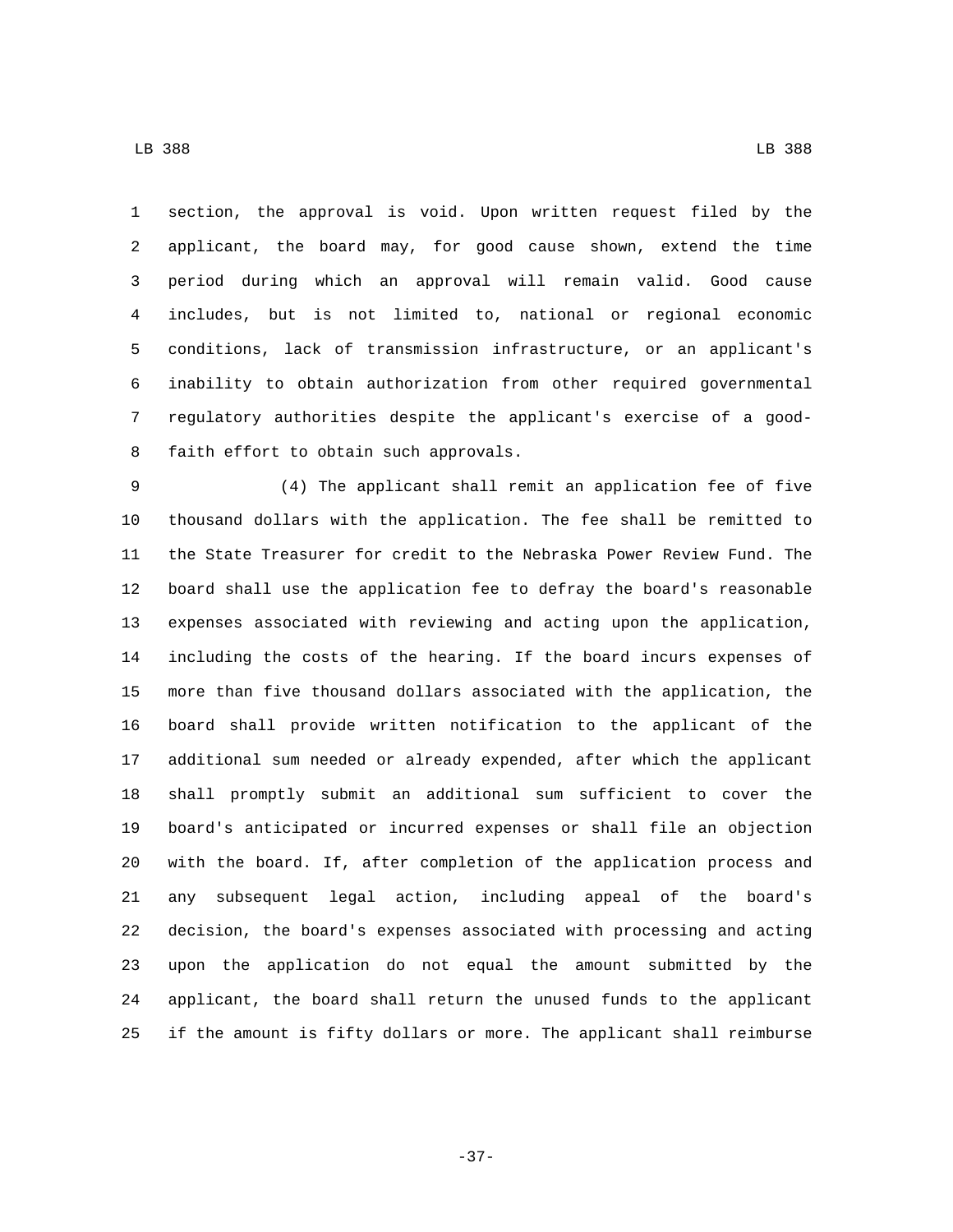the board for any reasonable expenses the board incurs as a result of an appeal of the board's decision or shall file an objection with the board. The board shall rule on any objection brought pursuant to this subsection within thirty days. The applicant may request a hearing on its objection, in which case the board shall hold such hearing within thirty days after the request and shall rule within forty-five days 7 after the hearing.

 (5) No facility or part of a facility which is a certified renewable export facility is subject to eminent domain by an electric supplier or by any other entity if the purpose of the eminent domain proceeding is to acquire the facility for electric 12 generation or transmission.

 (6) Except as provided in subsection (5) of this section, only an electric supplier may exercise its eminent domain authority to acquire the land rights necessary for the construction of transmission lines and related facilities to provide transmission services for a certified renewable export facility. The exercise of eminent domain to provide needed transmission lines and related facilities for a certified renewable export facility is a public use. Nothing in this section shall be construed to grant the power of 21 eminent domain to a private entity.

 (7) If any transmission facilities serving a certified renewable export facility are proposed to cross the service area of any electric supplier which owns transmission facilities of one hundred fifteen thousand volts or more and is required to receive

-38-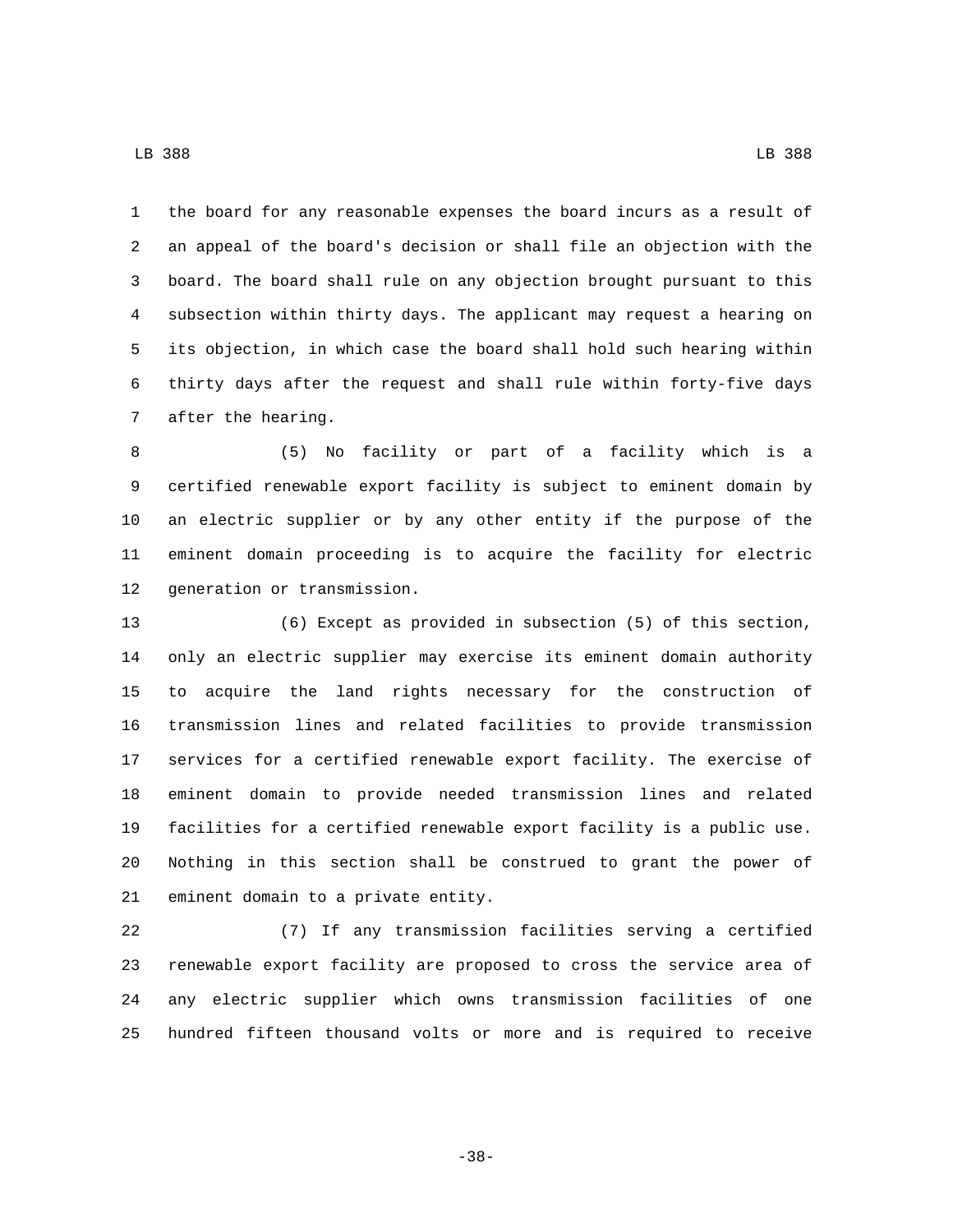notice pursuant to section 70-1013, then such electric supplier may elect to be a party to a joint transmission development agreement for 3 such transmission facilities.

 (8) If a certified renewable export facility no longer meets the requirements of subdivisions (2)(a) through (c) of section 70-1001.01, the owner of the facility shall notify the board. An electric supplier or a governmental entity with regulatory jurisdiction over the certified renewable export facility may apply to the board or the board may file its own motion to have the certification of a certified renewable export facility revoked upon a showing by the applicant for decertification that the facility no longer meets the requirements of such subdivisions. Upon the filing of such application and making of a prima facie showing by the applicant for decertification that the facility no longer meets the requirements of such subdivisions, the board shall set the matter for hearing. The hearing shall be held within forty-five days unless an extension is necessary for good cause shown. The applicant for decertification shall have the burden of proof. Within forty-five days after the conclusion of the hearing, the board shall enter an order to either reaffirm the facility's status as a certified renewable export facility or to revoke the certification. During the pendency of the application for decertification and before the board's final order on decertification, the facility may continue to operate if the electricity generated at the facility is sold to customers outside the State of Nebraska, or to an electric supplier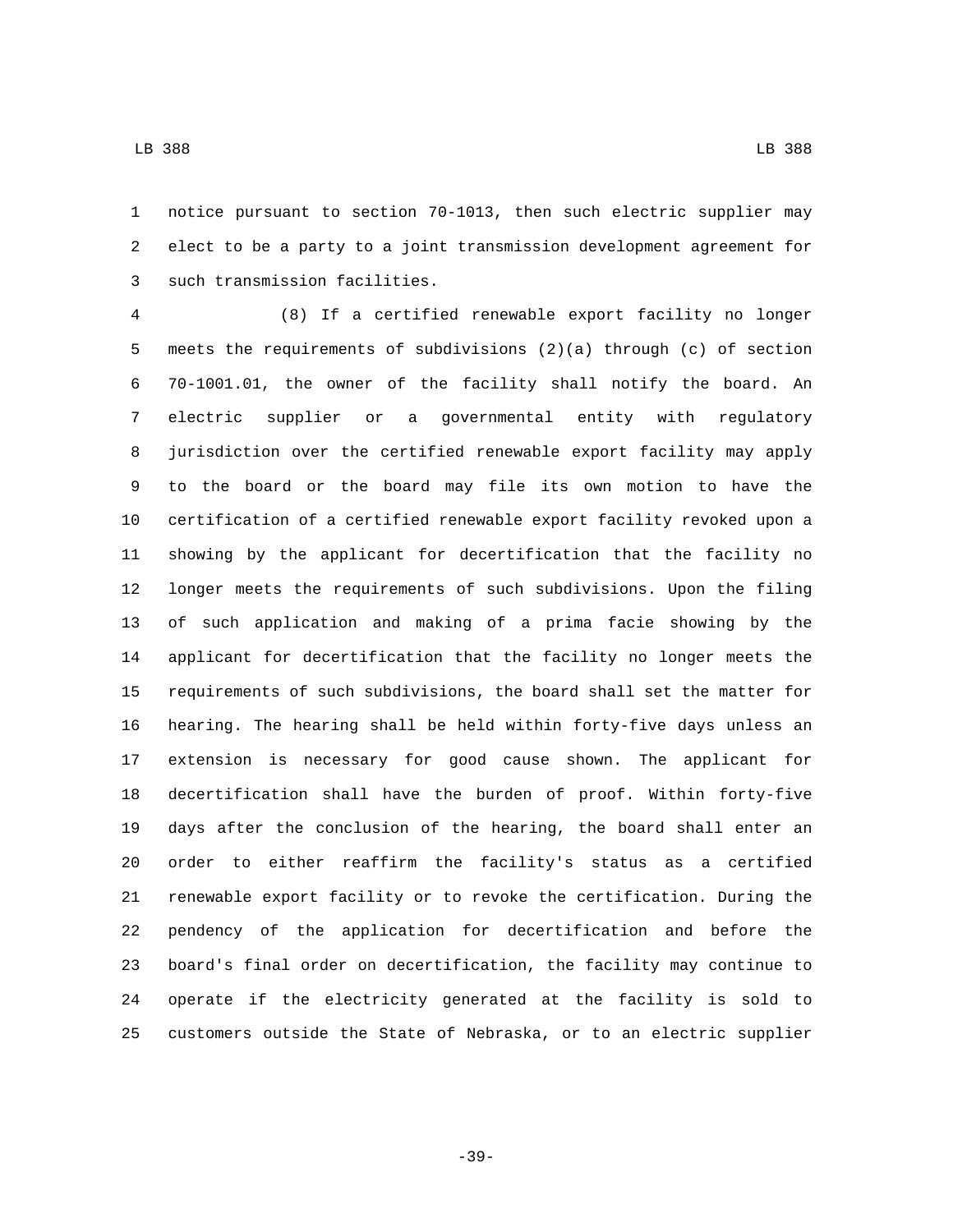pursuant to a power purchase agreement or similar agreement. The board shall retain jurisdiction over the decertification action for at least thirty days after entry of such an order. Within thirty days after a final order revoking certification, the owner of the facility may apply for recertification, with the time period for recertification being no longer than one year unless the board extends the time period for good cause shown. Such application for recertification shall extend the board's jurisdiction over the decertification action until the board completes its review of the application for recertification and enters an order granting or denying the application. If the applicant for recertification demonstrates to the board that it is working diligently and in good faith to restore its compliance with subdivisions (2)(a) through (c) of section 70-1001.01, the board shall not terminate the application for recertification. During the pendency of the application for recertification and before the board's final order on recertification, the facility may continue to operate if the electricity generated at the facility is sold to customers outside the state, or to an electric supplier pursuant to a power purchase agreement or similar agreement. If the board retains jurisdiction over the decertification action, the prohibition on eminent domain set forth in subsection (5) of this section shall remain in full force and effect. If the board enters an order decertifying a certified renewable export facility and such order becomes final due to a failure to timely seek recertification or judicial review, the

 $-40-$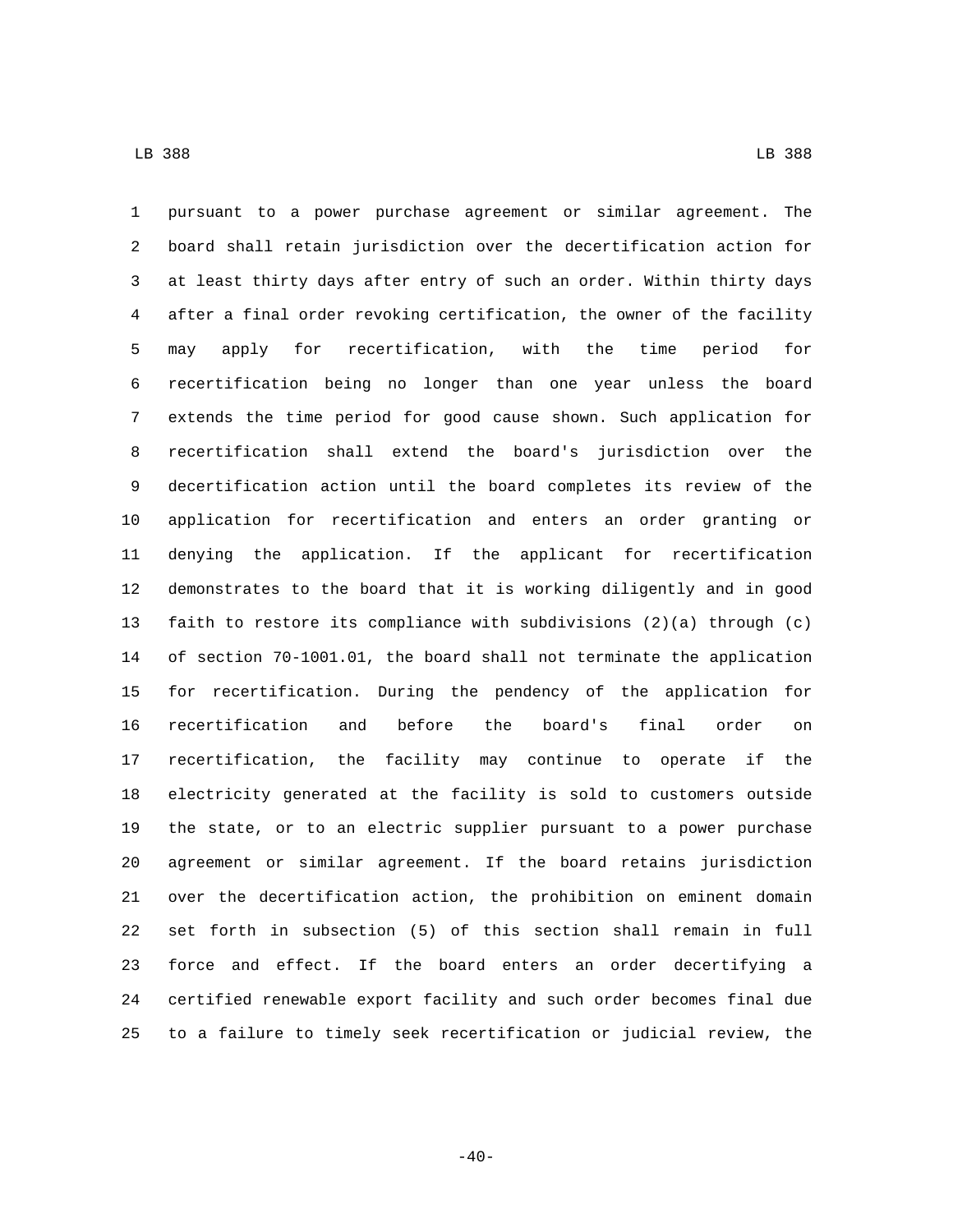prohibition on eminent domain set forth in subsection (5) of this section shall no longer apply. Nothing in this section shall prohibit a decertified facility from being recertified in the same manner as a new facility.4

5 Sec. 31. (1) If an electric transmission line has been approved for construction in a regional transmission organization transmission plan, the incumbent electric transmission owner of the existing electric transmission facilities to which the electric transmission line will connect shall give notice to the board, in writing, within ninety days after such approval, if it intends to construct, own, and maintain the electric transmission line. If no notice is provided, the incumbent electric transmission owner shall surrender its first right to construct, own, and maintain the electric transmission line and any other incumbent electric transmission owner may file an application for the electric transmission line under section 70-1012. Within twenty-four months 17 after such notice, the incumbent electric transmission owner shall file an application with the board pursuant to section 70-1012.

 (2) For purposes of this section: (a) Electric transmission line means any line and related facilities connecting to existing electric transmission facilities for transmitting electric energy at a voltage of one hundred kilovolts or greater, other than a line solely for connecting an electric generation facility to facilities owned by an electric supplier; and (b) incumbent electric transmission owner means an entity that: (i) Is an electric supplier;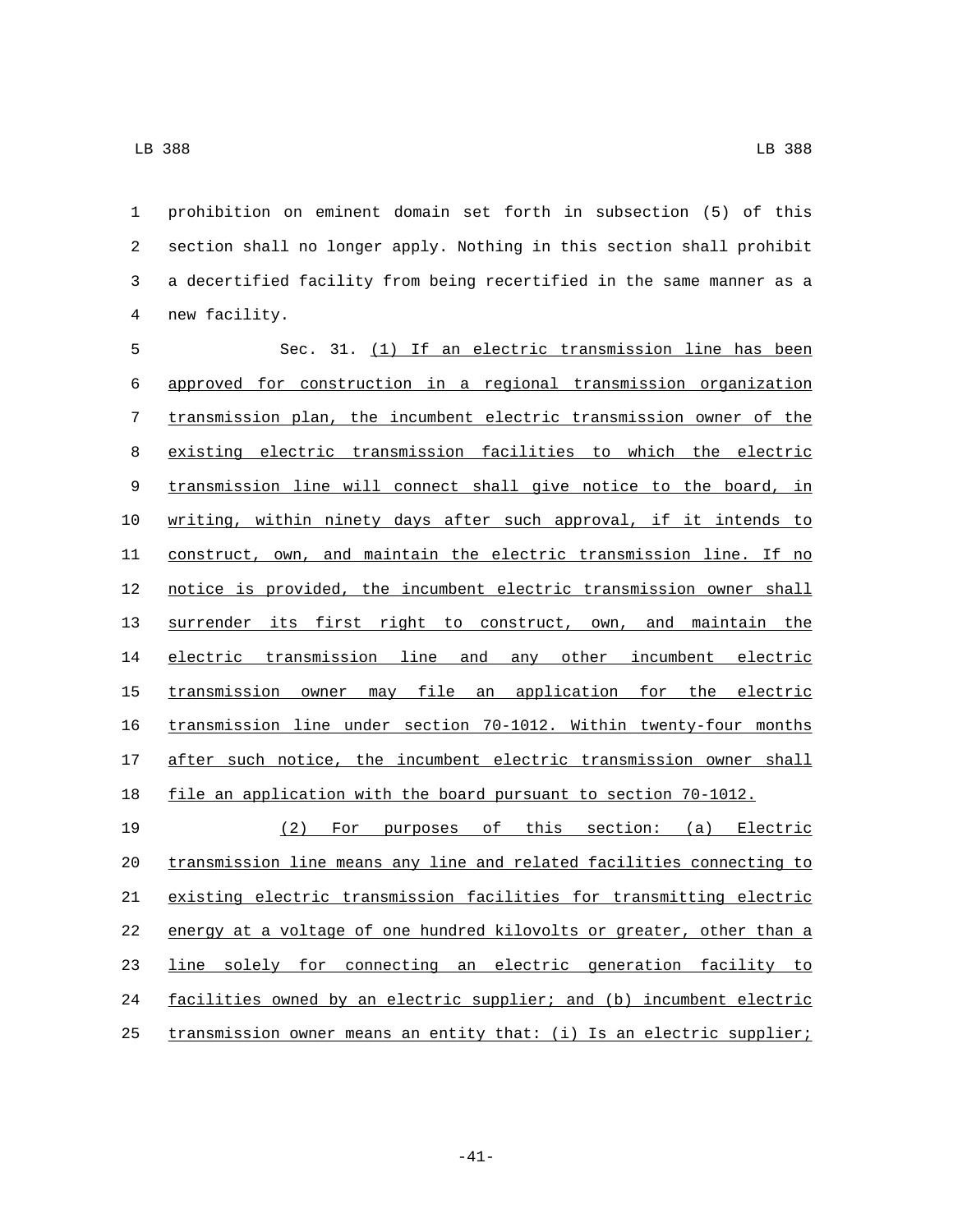(ii) is a member of a regional transmission organization; and (iii) owns and operates electric transmission lines at a voltage of one 3 hundred kilovolts or greater. Sec. 32. Section 70-1015, Revised Statutes Cumulative 5 Supplement, 2012, is amended to read: 70-1015 (1) If any electric supplier commences the construction or finalizes or attempts to finalize the acquisition of any generation facilities, any transmission lines, or any related facilities, or any customers are served in violation of the provisions of Chapter 70, article 10, such construction, acquisition, or service of such customers shall be enjoined in an action brought 12 in the name of the State of Nebraska until such electric supplier has complied with the provisions of Chapter 70, article 10. (2) If any person owning or operating a certified

 renewable export facility violates any provision of Chapter 70, article 10, or violates or disobeys any requirement imposed by the board pursuant to the board's jurisdiction established in section 70-1014.02 or the board enters an order decertifying the facility and the order becomes final, further operation of the facility may be enjoined or otherwise limited or have conditions put upon it in an action brought in the name of the State of Nebraska until such person rectifies the violation or disobedience of the order or the facility 23 becomes recertified.

 Sec. 33. Section 70-1017, Reissue Revised Statutes of 25 Nebraska, is amended to read:

-42-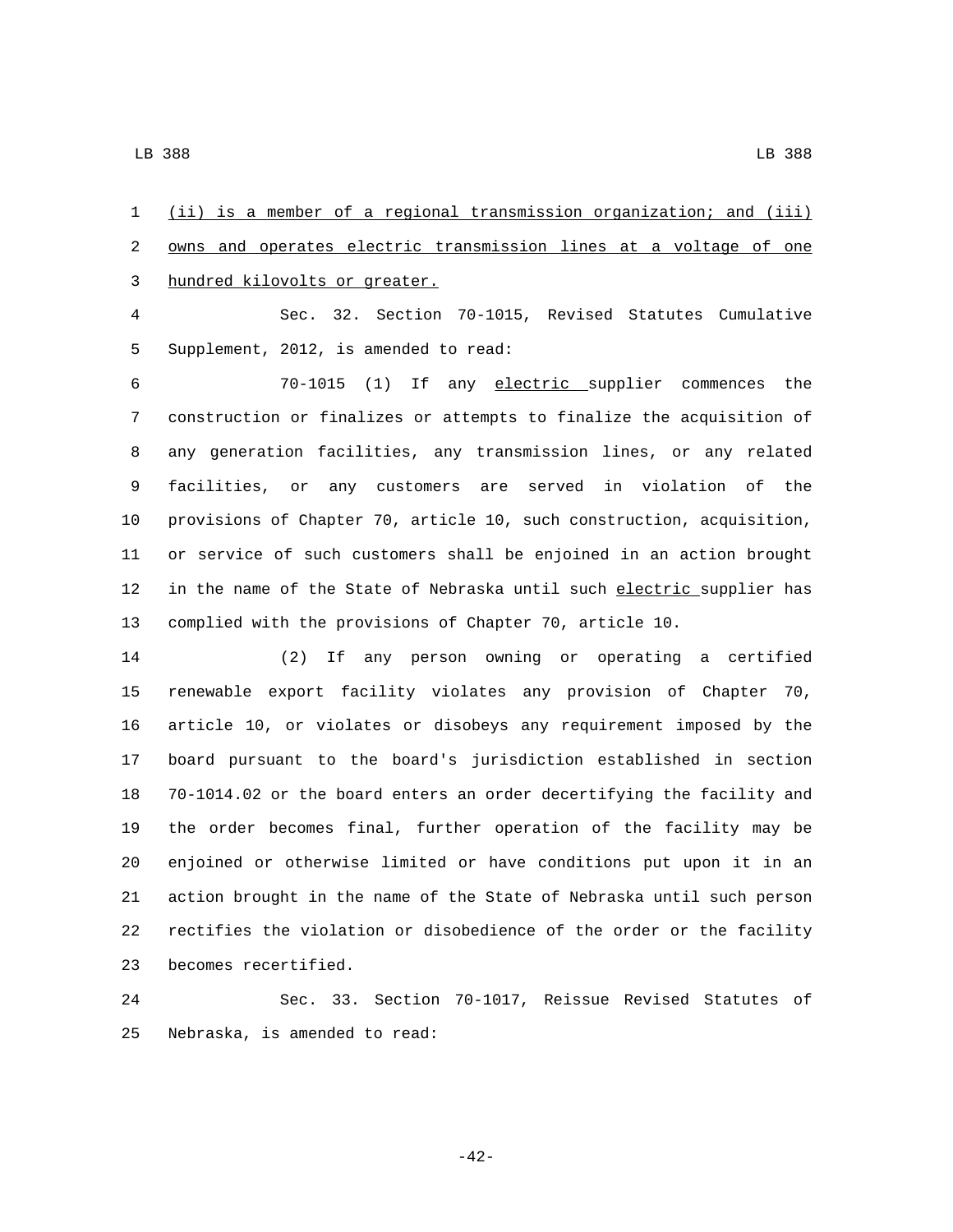70-1017 Any electric supplier of electricity at retail shall furnish service, upon application, to any applicant within the service area of such electric supplier if it is economically feasible to service and supply the applicant. The electric service shall be

 furnished by the electric supplier within a reasonable time after the application is made. If the electric supplier and the applicant cannot agree upon any of the terms under which service is to be 8 furnished, or if the applicant alleges that the electric supplier is not treating all customers and applicants fairly and without discrimination within the same rate class, the matter shall be submitted to the board for hearing and determination.

 Sec. 34. Section 70-1018, Reissue Revised Statutes of 13 Nebraska, is amended to read:

 70-1018 In the event of any dispute between electric 15 suppliers concerning rates for service between such electric suppliers which cannot be settled by negotiations, the dispute shall be submitted to the board. The board may intervene in any such dispute on its own motion. Upon the submission of such dispute or the board's decision to intervene, the board shall set a time and place for hearing thereon and give notice as provided in section 70-1013. Following such hearing the board shall make its recommendations for the settlement of such dispute, which recommendations shall be 23 advisory only.

 Sec. 35. Original sections 16-901, 17-1001, 70-101, 70-301, 70-304, 70-305, 70-306, 70-307, 70-408, 70-409, 70-1002,

-43-